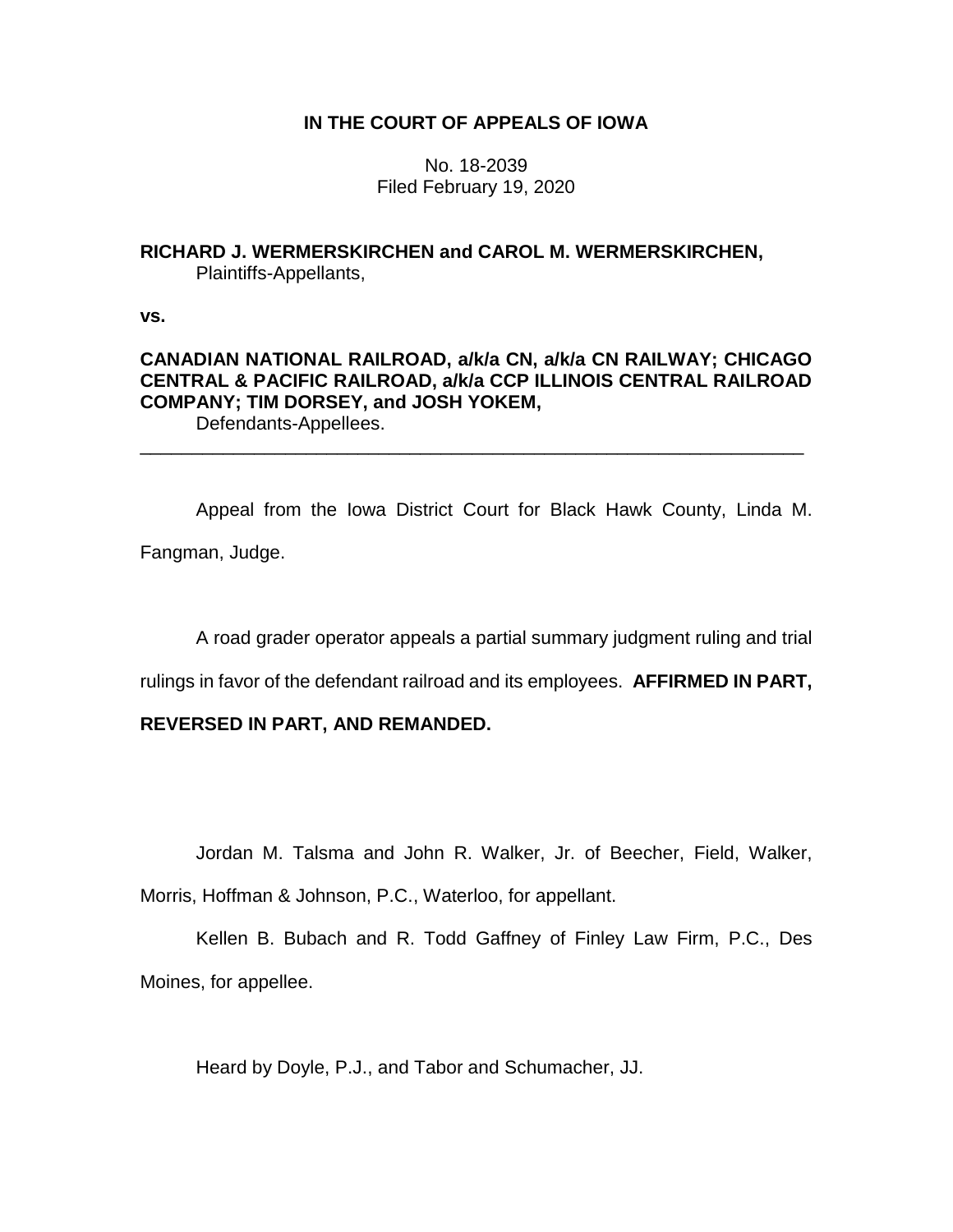### **TABOR, Judge**

Richard Wermerskirchen suffered serious injuries when a freight train struck the road grader he was operating at a railroad crossing in rural Black Hawk County. Wermerskirchen sued the Chicago, Central & Pacific Railroad Company (CCP)<sup>1</sup> and its crew for negligence. The district court granted the CCP's motion for summary judgment on claims of failure to keep a proper lookout and failure to slow or stop the train. The court decided the Federal Railroad Safety Act of 1970 (FRSA) preempted those common law claims. The court submitted the case to a jury on Wermerskirchen's claim that the crew failed to sound an audible warning. The jury found no negligence. Wermerskirchen appeals both the summary judgment and trial rulings.

After closely examining the law on federal preemption, we disagree with the district court's summary judgment ruling. We remand for further proceedings on those tort claims. But because we find no error in the district court's evidentiary rulings or jury instructions during the trial, we affirm the jury verdict.

#### **I. Facts and Prior Proceedings**

 $\overline{a}$ 

Freezing rain fell and dense fog shrouded rural Black Hawk County the fateful January morning in 2013. The county dispatched Wermerskirchen to scarify (or "rough up") the gravel surfaces to improve traction for drivers. Operating a forty-foot-long John Deere 772G road grader, Wermerskirchen approached a railroad crossing on South Nesbit Road just after 9:30 a.m. Wermerskirchen had

<sup>&</sup>lt;sup>1</sup> The CCP operates as the Canadian National Railroad. We will refer to the company as CCP in this opinion.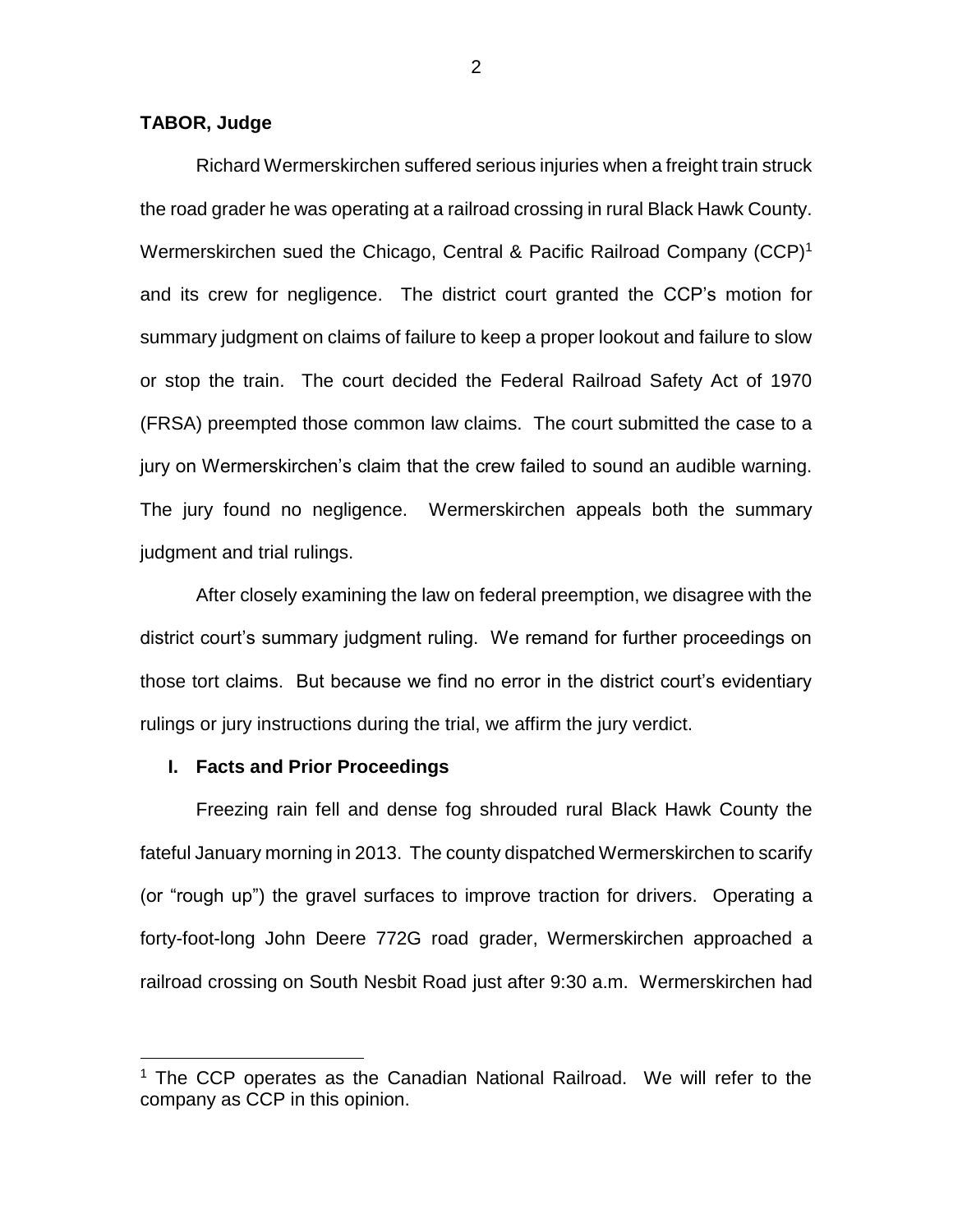traversed the tracks at this rural crossing well over 100 times before. In fact, he was about to cross the tracks for the third time that morning. As he approached the crossing, he elevated the plow and scarifier.<sup>2</sup> Meanwhile, a freight train was heading westbound on the track intersecting South Nesbit Road. Engineer Timothy Dorsey and conductor Joshua Yokem were operating the train at fortyseven miles per hour.

As Wermerskirchen reached the crossing, he was travelling an estimated eight to twelve miles per hour. The temperature was thirty-one degrees, and visibility was limited. Wermerskirchen decided to keep his road grader moving to minimize the time it would take to cross the tracks. Because of its bulk, the grader took far more time to accelerate from a stopped position than an average-sized vehicle did.

As the grader's front tires crossed the northernmost rail of the tracks, the CCP train appeared out of the fog from the east. To avoid placing his body directly in the train's path, Wermerskirchen made a snap judgment not to accelerate. He stopped the grader before the cab crossed the tracks. Dorsey and Yokem, anticipating the impact, threw themselves to the floor without activating the train's brakes. The train hit the front portion of the grader and continued travelling at the same speed for about one-half mile after the collision.

Meanwhile, the crash ejected Wermerskirchen out the grader's back window. He landed in a ditch thirty yards away. He laid on the ground in pain,

 $\overline{a}$ 

<sup>&</sup>lt;sup>2</sup> Wermerskirchen testified: "This particular grader had what was called a lift kit on it which is a hydraulic cylinder that would lift that V-pick up. On this V-pick it had teeth on it. And so when you sat that down, it would scarify the dirt or loosen the dirt."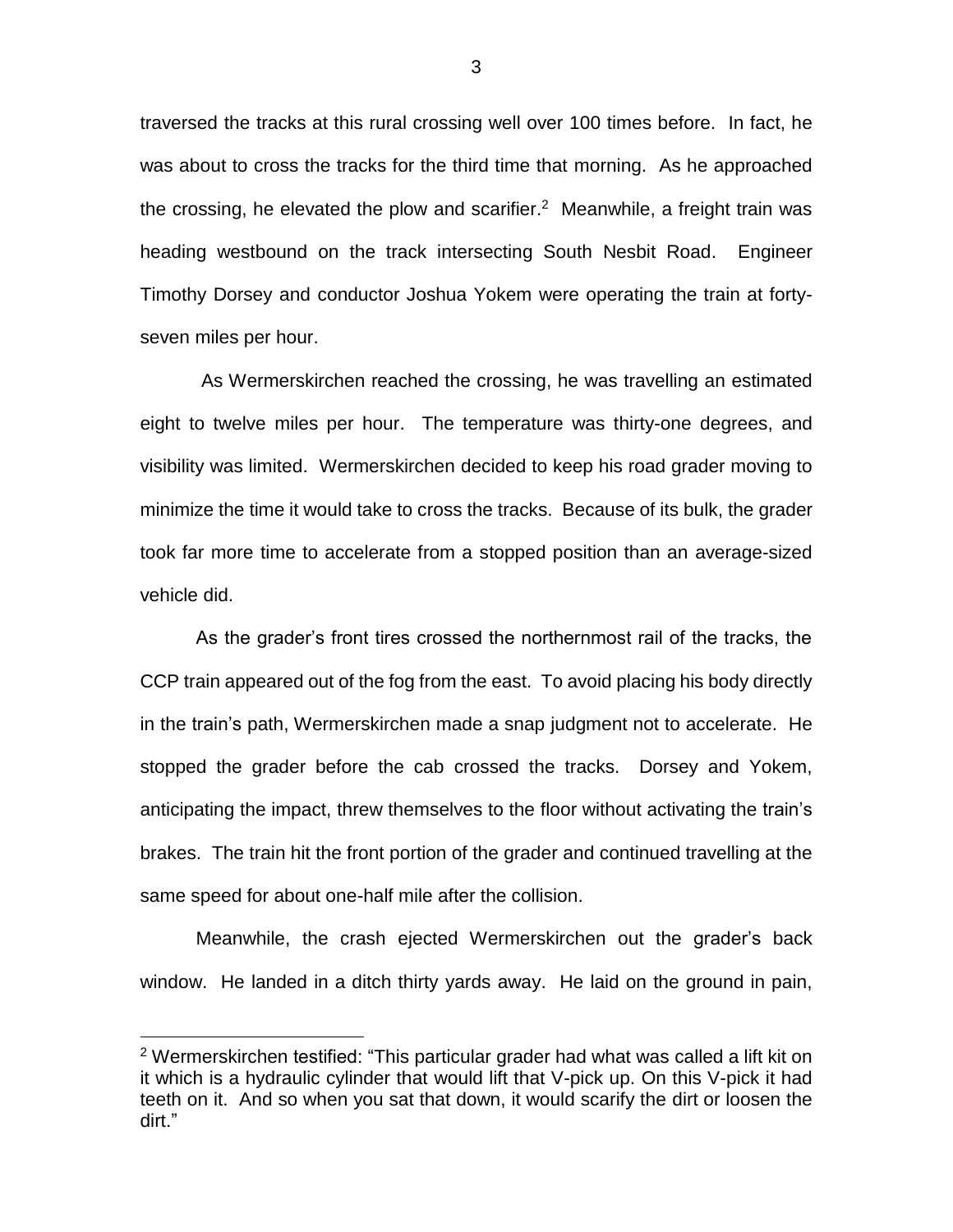soaked in diesel fuel, and unable to move because he was trapped under a heavy metal bar. Once the train stopped, the crew ran back to help Wermerskirchen. Yokem unsuccessfully tried to lift the metal bar. Emergency medical technicians eventually arrived and were able to free Wermerskirchen from the debris.<sup>3</sup>

A video camera onboard the CCP's lead locomotive recorded the crash. The video shows Wermerskirchen did not stop or yield to the train. The train's horn can be heard on the recording before the train entered the crossing. The CCP also equipped the lead locomotive with an "event-recorder" to log functions such as speed, braking, and operation of the whistle and bell. The event-recorder revealed the crew activated the horn and bell before the train reached the crossing. The crew also turned on the headlight and ditch lights. $4$ 

In December 2014, Wermerskirchen and his wife Carol sued Dorsey, Yokem, and their employer, the CCP, for personal injury and loss of consortium. Wermerskirchen alleged the defendants were negligent in failing to apply the brakes in a timely manner, failing to maintain a proper lookout, failing to operate the train at a permissible speed given the limited visibility, and failing to sound an audible warning sufficiently in advance of the crossing.

 $\overline{a}$ 

<sup>&</sup>lt;sup>3</sup> Wermerskirchen suffered a broken pelvis, ankle, and knee, as well as five broken ribs. He also sustained three fractures to his spine, which required surgeons to insert metal rods into his back. After twelve days at the hospital and multiple surgeries, Wermerskirchen moved to a rehabilitation center. There, he used a wheelchair and walker for a few weeks until he was able to walk unassisted. Even after his rehabilitation, Wermerskirchen can no longer play golf, ride horses, or go camping and boating—activities he used to enjoy.

<sup>&</sup>lt;sup>4</sup> The railroad also had caution signs in place. Cross bucks and a yield sign, both bearing reflectors in good condition, marked the intersection. Another advance yellow warning sign was installed 700 feet from the crossing.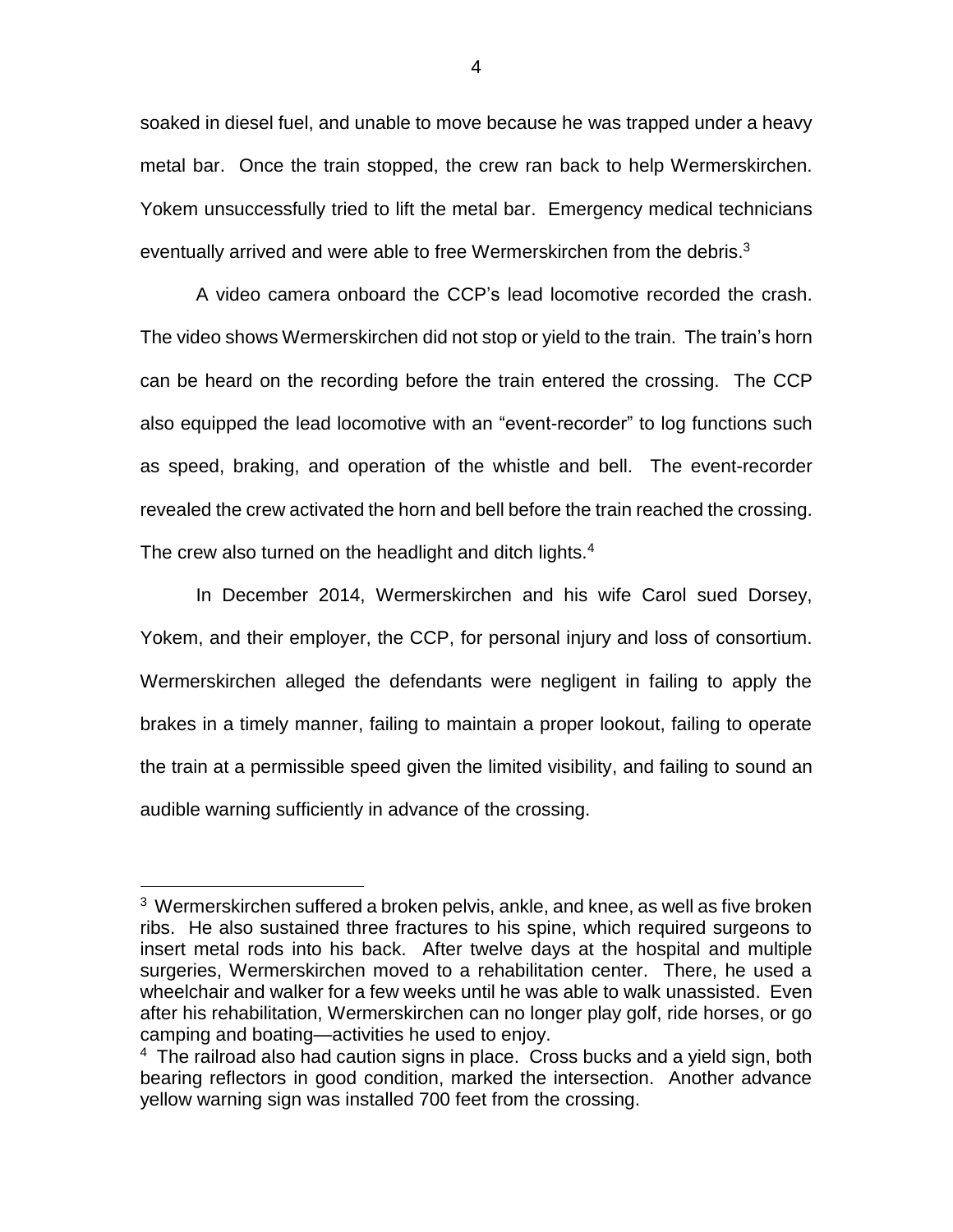In July 2017, the defendants moved for summary judgment. That fall, the district court granted summary judgment as to the speed, braking, and lookout claims, but denied summary judgment on claims regarding the train's horn. After a six-day trial, the jury returned a verdict finding the defendants were not negligent. Wermerskirchen now challenges the summary judgment and trial rulings.<sup>5</sup>

### **II. Analysis**

 $\overline{a}$ 

### **A. Summary Judgment Claims**

### **1. Scope and Standard of Review**

We review the grant of summary judgment for correction of errors at law. *Kragnes v. City of Des Moines*, 714 N.W.2d 632, 637 (Iowa 2006). Summary judgment is appropriate only when the pleadings, depositions, answers to interrogatories, admissions on file, and affidavits reveal no genuine issue of material fact and the moving party is entitled to a judgment as a matter of law. *Hegg v. Hawkeye Tri-Cty. REC*, 512 N.W.2d 558, 559 (Iowa 1994). On appeal of a summary judgment ruling, we must decide whether a genuine issue of material fact exists and if the district court correctly applied the law. *Id*. We view the evidence in the light most favorable to the party opposing the motion for summary judgment. *Murtha v. Cahalan*, 745 N.W.2d 711, 713–14 (Iowa 2008).

<sup>&</sup>lt;sup>5</sup> Wermerskirchen asked our supreme court to retain this appeal because it "has never ruled on the scope of federal preemption with respect to the particular negligence claims" he is asserting. The CCP urged transfer because the United States Court of Appeals for the Eighth Circuit decided a similar preemption issue. *See Grade v. BNSF Ry. Co*., 676 F.3d 680 (8th Cir. 2012). The Iowa Supreme Court transferred this case to us. Because no Iowa appellate rulings are on point, we take guidance from the case law of other jurisdictions.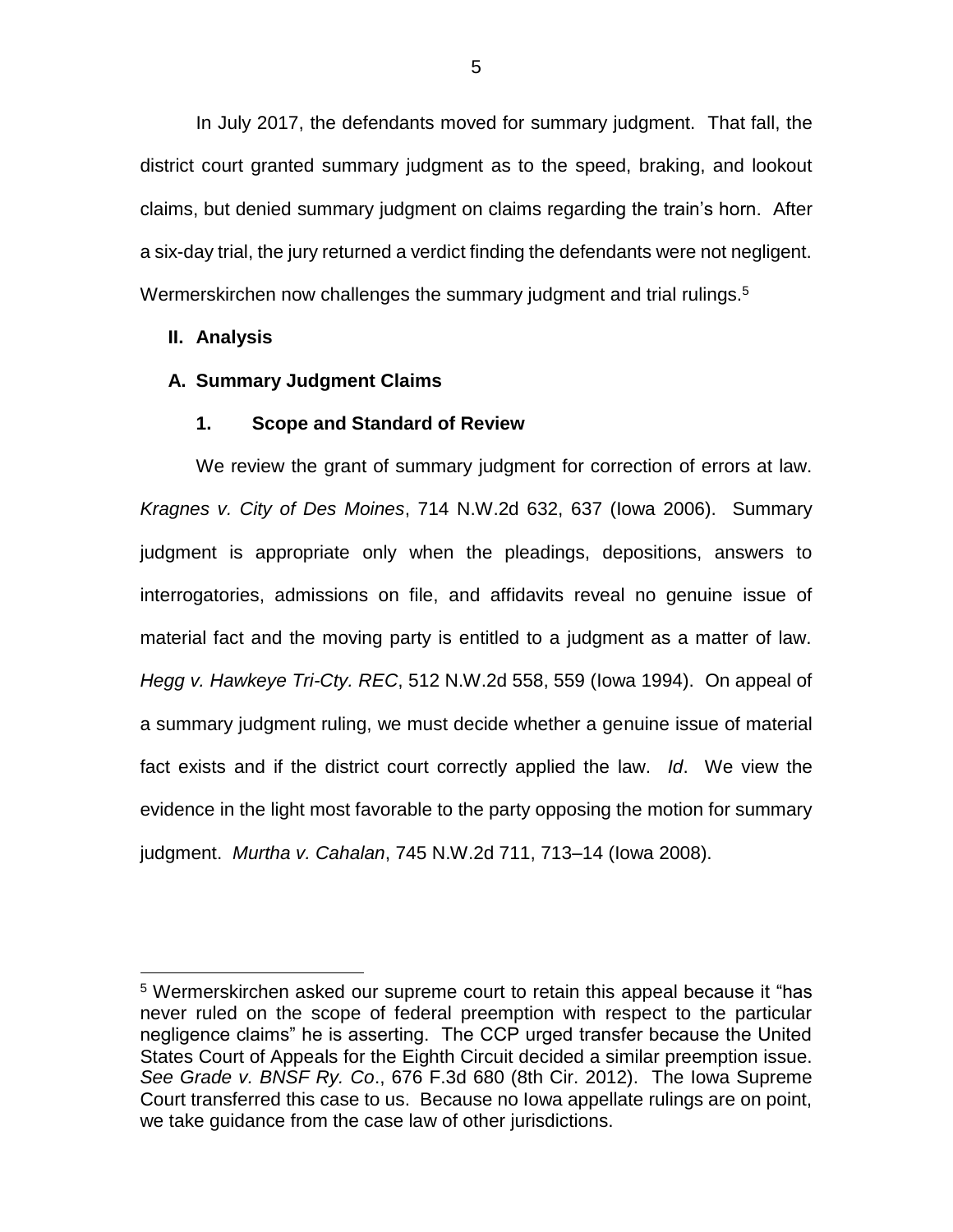### **2. Federal Preemption and the FRSA**

Here, the district court premised the grant of summary judgment on its determination the FRSA preempted Wermerskirchen's claims of failure to keep a proper lookout and failure to slow or stop the train. A brief discussion of federal preemption in general and that particular federal law will help set the stage.

The federal preemption doctrine originates in the supremacy clause of the United States Constitution. U.S. Const. art. 6, cl. 2 ("This Constitution, and the Laws of the United States which shall be made in Pursuance thereof . . . shall be the supreme Law of the Land; and the Judges in every State shall be bound thereby, any thing in the Constitution or Laws of any State to the Contrary notwithstanding."). "Federal preemption is explicit when Congress expressly states its intention to preempt state law; preemption is implicit when Congress indicates its intention to occupy an entire field of regulation." *Lubben v. Chi Cent. & Pac. R.R. Co*., 563 N.W.2d 596, 599 (Iowa 1997). Because courts are reluctant to find preemption, the party seeking to establish preemption must show Congress had that "clear and manifest purpose." *CSX Transp., Inc. v. Easterwood,* 507 U.S. 658, 664 (1993).

Congress enacted the FRSA "to promote safety in every area of railroad operations and reduce railroad-related accidents and incidents." 49 U.S.C § 20101. The FRSA contains this explicit preemption clause:

(1) Laws, regulations, and orders related to railroad safety . . . shall be nationally uniform to the extent practicable. (2) A State may adopt or continue in force a law, regulation, or order related to railroad safety ... until the Secretary of Transportation . . . prescribes a regulation or issues an order covering the subject matter of the State requirement. A State may adopt or continue in force an additional or more stringent law,

6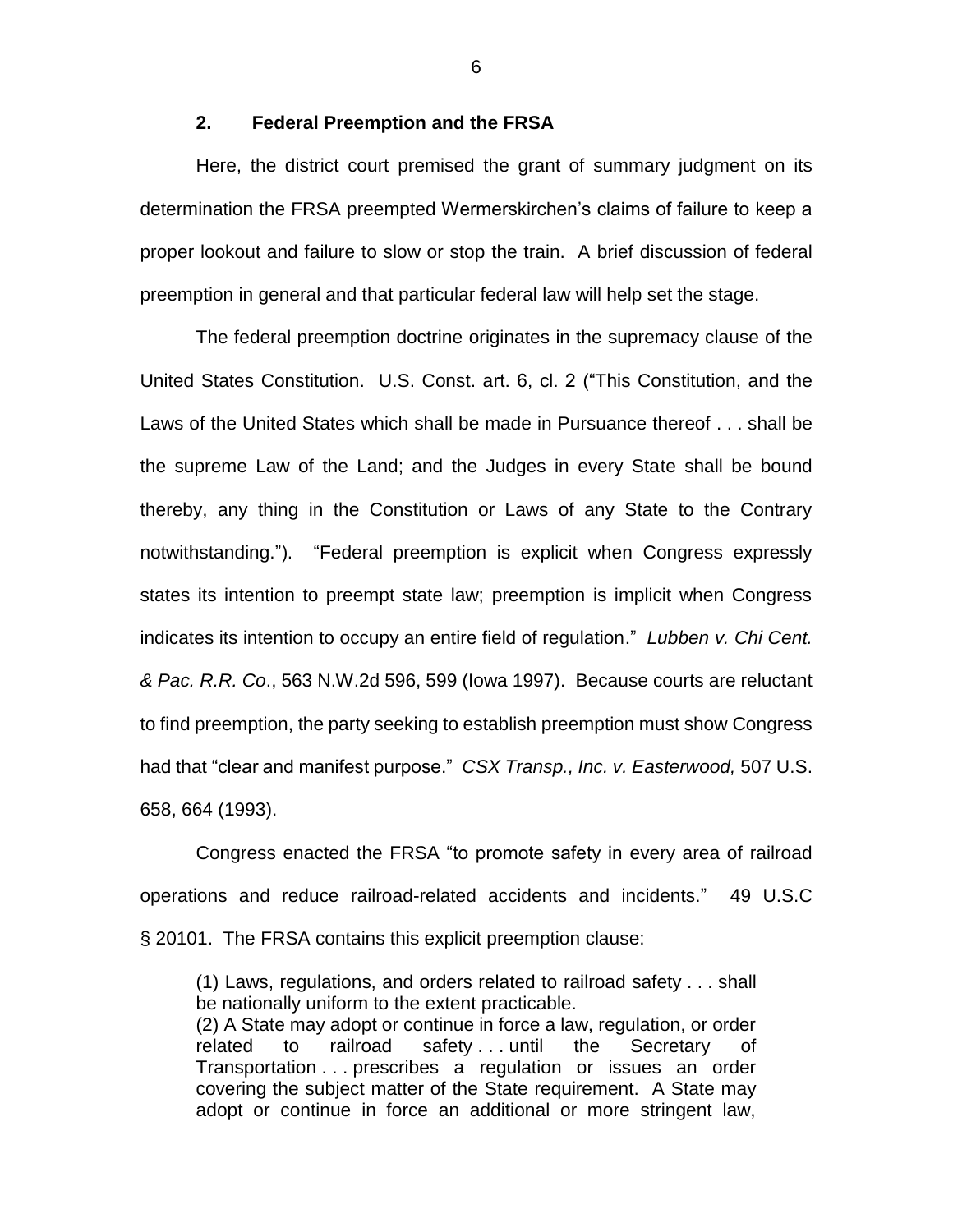regulation, or order related to railroad safety . . . when the law, regulation, or order—

(A) is necessary to eliminate or reduce an essentially local safety . . . hazard;

(B) is not incompatible with a law, regulation, or order of the United States Government; and

(C) does not unreasonably burden interstate commerce.

49 U.S.C § 20106 (a).

Significantly, under the language of that clause, the FRSA will not preempt state law if the federal regulations merely "touch upon" or "relate to" the topic; those regulations must "cover" the same subject matter. *Easterwood*, 507 U.S. at 664. In other words, "pre-emption will lie only if the federal regulations substantially subsume the subject matter of the relevant state law." *Id*. As courts have found, preemption under the FRSA "is even more disfavored than preemption generally." *Murphy v. Town of Darien*, 210 A.3d 56, 70 (Conn. 2019) (quoting *United Transp. Union* v. *Foster*, 205 F.3d 851, 860 (5th Cir. 2000)).

To be sure, the Secretary of Transportation has issued regulations setting maximum train speeds based on track characteristics. *See, e.g.*, 49 C.F.R. § 213.9. "On their face, the provisions of § 213.9(a) address only the maximum speeds at which trains are permitted to travel given the nature of the track on which they operate. Nevertheless, related safety regulations adopted by the Secretary reveal that the limits were adopted only after the hazards posed by track conditions were taken into account." *Easterwood*, 507 U.S. at 674. *Easterwood* held an excessive speed claim brought in a wrongful-death action in Georgia state court could not stand because those regulations "covered the subject matter" in question. *Id*. at 675.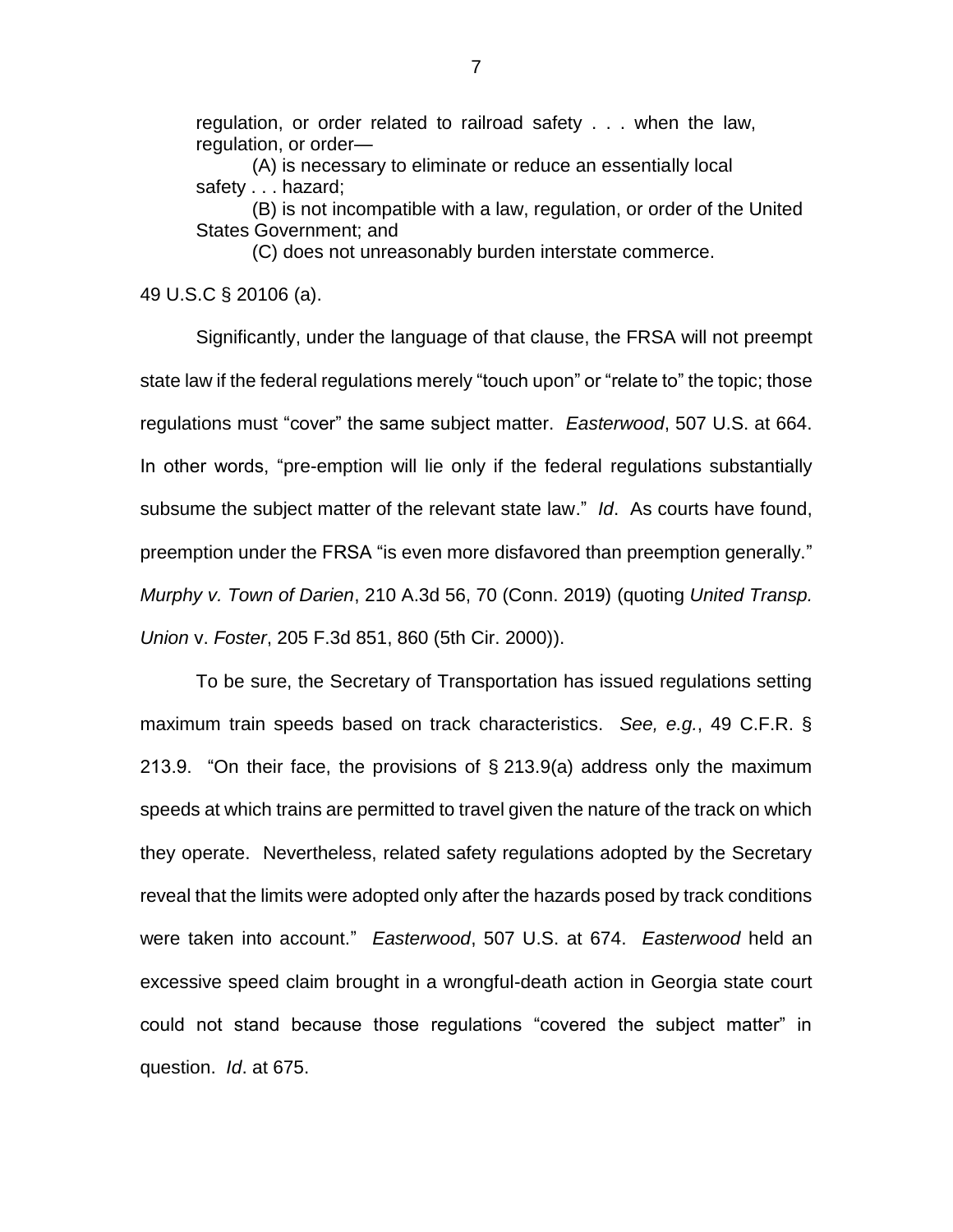But *Easterwood* did not stop at that holding, instead offering this longdebated enigmatic dicta:

Petitioner is prepared to concede that the pre-emption of respondent's excessive speed claim does not bar suit for breach of related tort law duties, such as the duty to slow or stop a train to avoid a specific, individual hazard. . . . As respondent's complaint alleges only that petitioner's train was traveling too quickly given the "time and place," . . . this case does not present, and we do not address, the question of FRSA's pre-emptive effect on such related claims.

#### *Easterwood*, 507 U.S. at 675 n.15.

Some courts have treated the "specific, individual hazard" language in *Easterwood*'s footnote fifteen as synonymous with the preemption exception for "an essentially local safety hazard" in section 20106(a)(2)(A). *See, e.g.*, *Van Buren v. Burlington N. Santa Fe Ry. Co.*, 544 F. Supp. 2d 867, 880 (D. Neb. 2008); *Stone v. CSX Transp., Inc.*, 37 F. Supp. 2d 789, 795 (S.D. W. Va. 1999); *Gunn v. Atchison, Topeka & Santa Fe Ry. Co.*, 13 S.W.3d 52, 54 (Tex. Ct. App. 1999). But more courts have recognized the two exceptions to preemption under the FRSA as distinct from one another. *See, e.g.*, *Stevenson v. Union Pac. R.R Co*., 110 F. Supp. 2d 1086, 1088–89 (E.D. Ark. 2000) ("A 'specific, individual hazard' is not to be confused with the statutory 'essentially local safety hazard' set forth in 49 U.S.C. § 20106."); *Dresser v. Union Pac. R.R Co.*, 809 N.W.2d 713, 723 (Neb. 2011) (noting plaintiff's claim related to an event which was not a fixed feature of the crossing considered by the national speed regulations); *Veit ex rel. Nelson v. Burlington N. Santa Fe Corp*., 249 P.3d 607, 617 (Wash. 2011) (finding neither exception applied to motorist's tort claim that train crossing was "ultrahazardous").

Courts have interpreted the statutory phrase—"essential local safety hazard"—as "the type of hazard that is properly dealt with on a local level" or as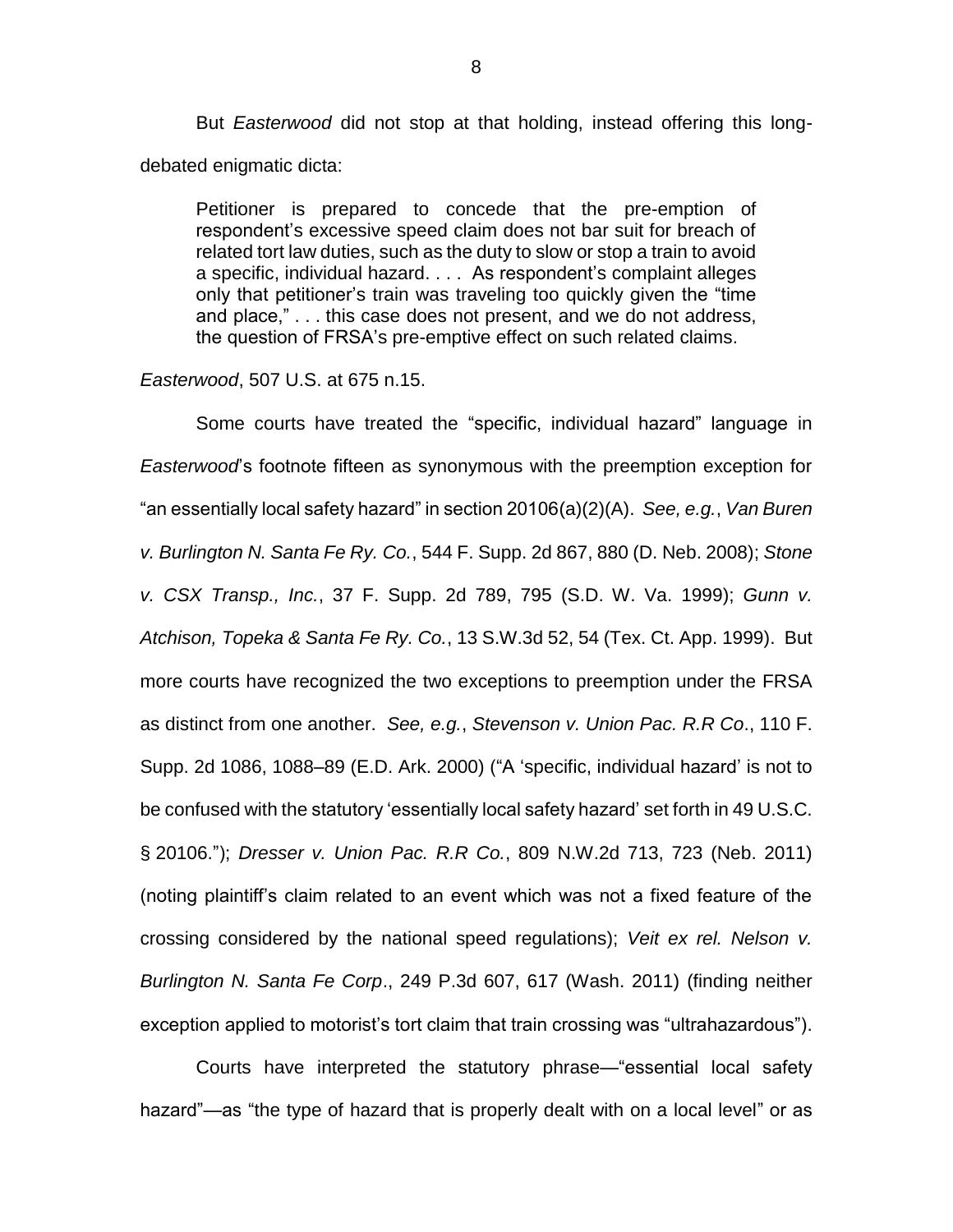one that is not "adequately encompassed within national uniform standards." *Union Pac. R.R Co. v. Cal Pub. Utils Comm'n*, 346 F.3d 851, 860 (9th Cir. 2003); *Nat'l Ass'n of Regulatory Util. Comm'rs v. Coleman,* 542 F.2d 11, 14–15 (3d Cir. 1976). While similar, the typical definition of "a specific, individual hazard" evokes a more temporary situation. *See, e.g.*, *Williams v. Norfolk S. Corp.*, 322 F. Supp. 3d 896, 903 (N.D. Ind. 2018) ("The predominant view among courts is that the duty to stop for a specific, individual hazard arises when a 'transient condition . . . could lead to a particular accident."); *Partenfelder v. Rohde*, 850 N.W.2d 896, 911 (Wis. 2014) (defining term as "a particular hazard that poses the risk of an imminent danger of a collision under circumstances that the Secretary could not have taken into consideration when promulgating uniform, national regulations"). Wermerskirchen argues the "specific, individual hazard" exception to preemption.

### **3. District Court Ruling**

In its summary judgment ruling, the district court relied on *Grade* to find Wermerskirchen's claims preempted. *See* 676 F.3d at 682. In *Grade*, a motorist hit a flatbed railcar that was stopped at a railroad crossing. *Id*. The flatbed railcar was parked unattended on a BNSF railroad track while awaiting a crew change. *Id*. Grade sustained serious injuries in the collision and sued for negligence under state law. *Id*. Among his claims, Grade argued BNSF failed to park the flatcars at a safe distance from the crossing and failed to have adequate warning devices. *Id*. BSNF won summary judgment, arguing the FRSA preempted Grade's common law claims. *Id.*

On appeal, Grade urged his claims should survive based on the localconditions savings clause in section 20106(a)(2). *Id*. at 686. Specifically, he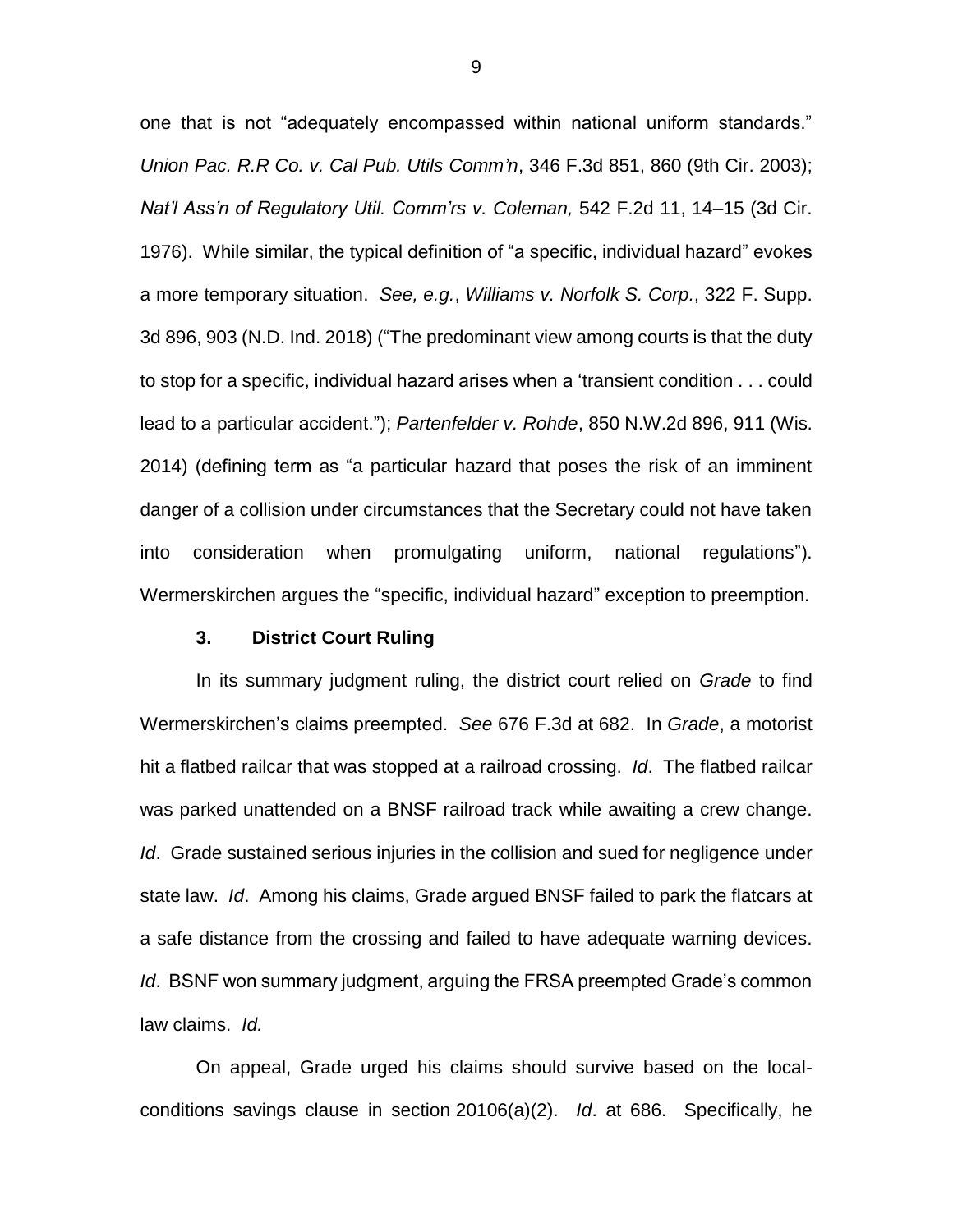argued the "heavy fog and ice" on the day of the collision required "extra warnings to be in place." *Id*. The Eighth Circuit rejected that argument, reasoning, "In implementing the national regulations, the Secretary of Transportation was surely aware that fog would exist along railroad tracks on many occasions and that ice storms would occur." *Id*. at 687.

Here, the district court leaned on *Grade's* reference to weather conditions similar to those in Black Hawk County on the morning of the train's collision with

Wermerskirchen's road grader.

"[T]he Secretary of Transportation was surely aware that fog would exist along railroad tracks on many occasions and that ice storms would occur. These conditions are not uniquely local in character and could be adequately addressed at the national level." *Grade*, 676 F.3d at 687. The local condition that both parties look to in this case is the dense fog that was present on the morning, alleging that the train was moving too quickly for the poor visibility conditions based on the fog that hindered their ability to see a reasonable distance ahead of them.

On the flipside, the district court rejected Wermerskirchen's reliance on *Bakhuyzen v. Nat'l Rail Passenger Corp*., 20 F. Supp.2d 1113 (W.D. Mich. 1996). In *Bakhuyzen*, the court addressed both the "essentially local safety hazard" clause in the FRSA and the "specific, individual hazard" language from *Easterwood*. *Id*. at 1116–17. *Bakhuyzen* held "weather conditions are not capable of being adequately encompassed within uniform national standards." *Id*. at 1118. The court explained "weather conditions are not static. They arise and abate, requiring independent responses from individual engineers." *Id*. Borrowing that explanation, Wermerskirchen argued the impaired visibility due to fog at the time of the collision constituted a "specific, individual hazard."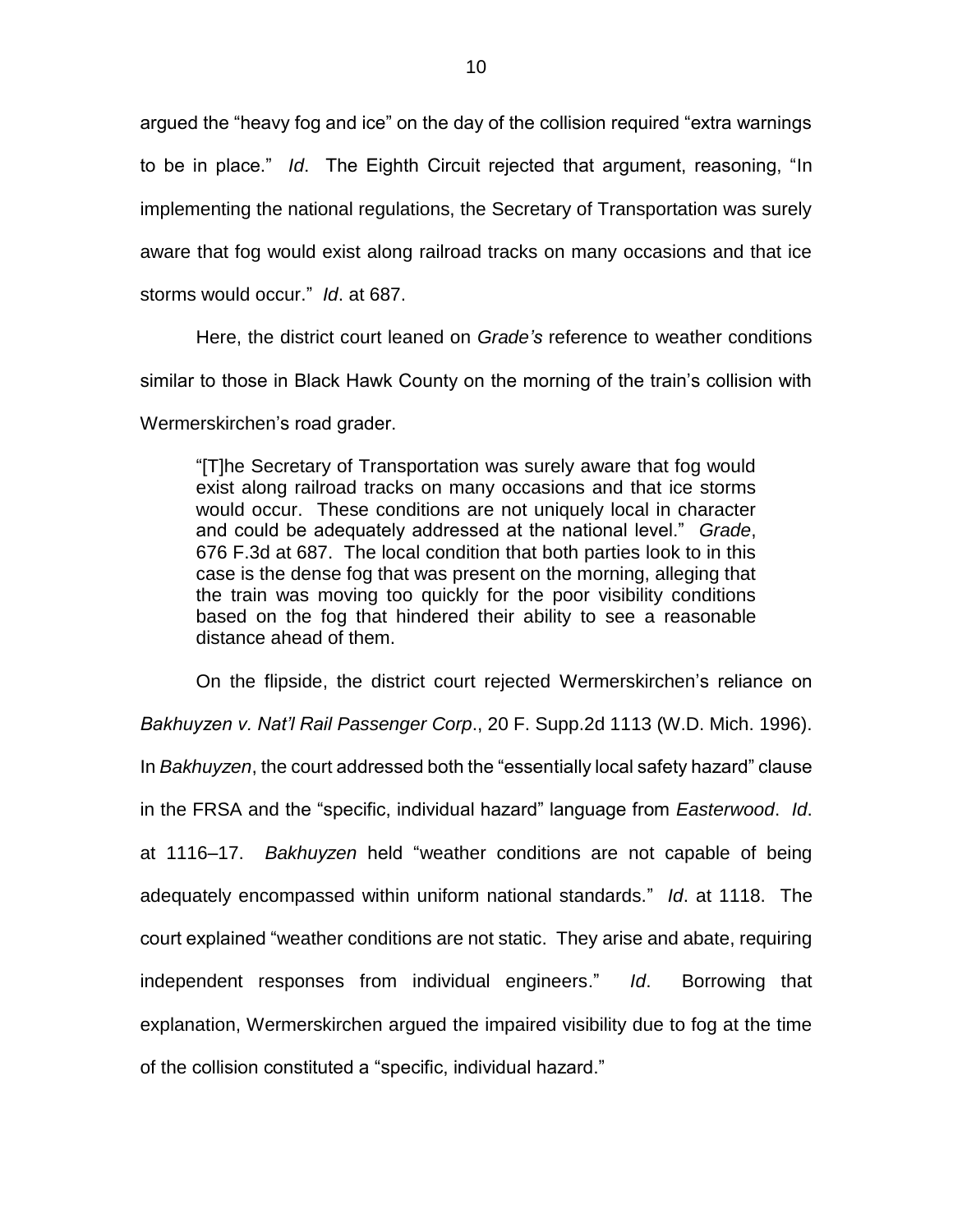Unmoved, the district court observed that the perspective in *Bakhuyzen* was "not widely adopted." The district court reasoned, "In most cases where the 'specific individual hazard' exception has been applied the hazard is along the lines of an individual or a child entering into the train tracks in a discrete situation. Weather conditions are construed broadly enough that they could be considered in the drafting of legislation." The district court was not wrong on this point. In fact, counsel for Wermerskirchen acknowledged at oral argument that *Bakhuyzen* was an outlier in finding a duty to slow due to adverse weather conditions was not preempted. *See Kankakee, Beaverville & S. R.R. Co. v. McLane Co.*, No. 4:08 cv-00048, 2010 WL 3672228, at \*4 (N.D. Ind. Sep. 10, 2010) ("Most courts examining the issue have held that adverse weather conditions do not constitute a specific, individual hazard.") (collecting cases).

As its bottom line, the district court found the FRSA preempted Wermerskirchen's claims because the federal regulations set the speed for that stretch of Black Hawk County track at sixty miles per hour and the CCP train was traveling only forty-seven miles per hour. The court found Wermerskirchen's claims regarding failure to keep a proper lookout and failure to brake were preempted because they "directly related" to the claim of excessive speed.

On appeal, Wermerskirchen criticizes the district court's reliance on *Grade*. He points out the Eighth Circuit did not address the common law exception for a "specific, individual hazard" but rather focused on the "essentially local safety hazard" exception from the statute. *See Grade*, 676 F.3d at 686–87. Wermerskirchen also insists failure to keep proper lookout and failure to stop or slow the train differ from the inadequate warning device claim analyzed in *Grade*.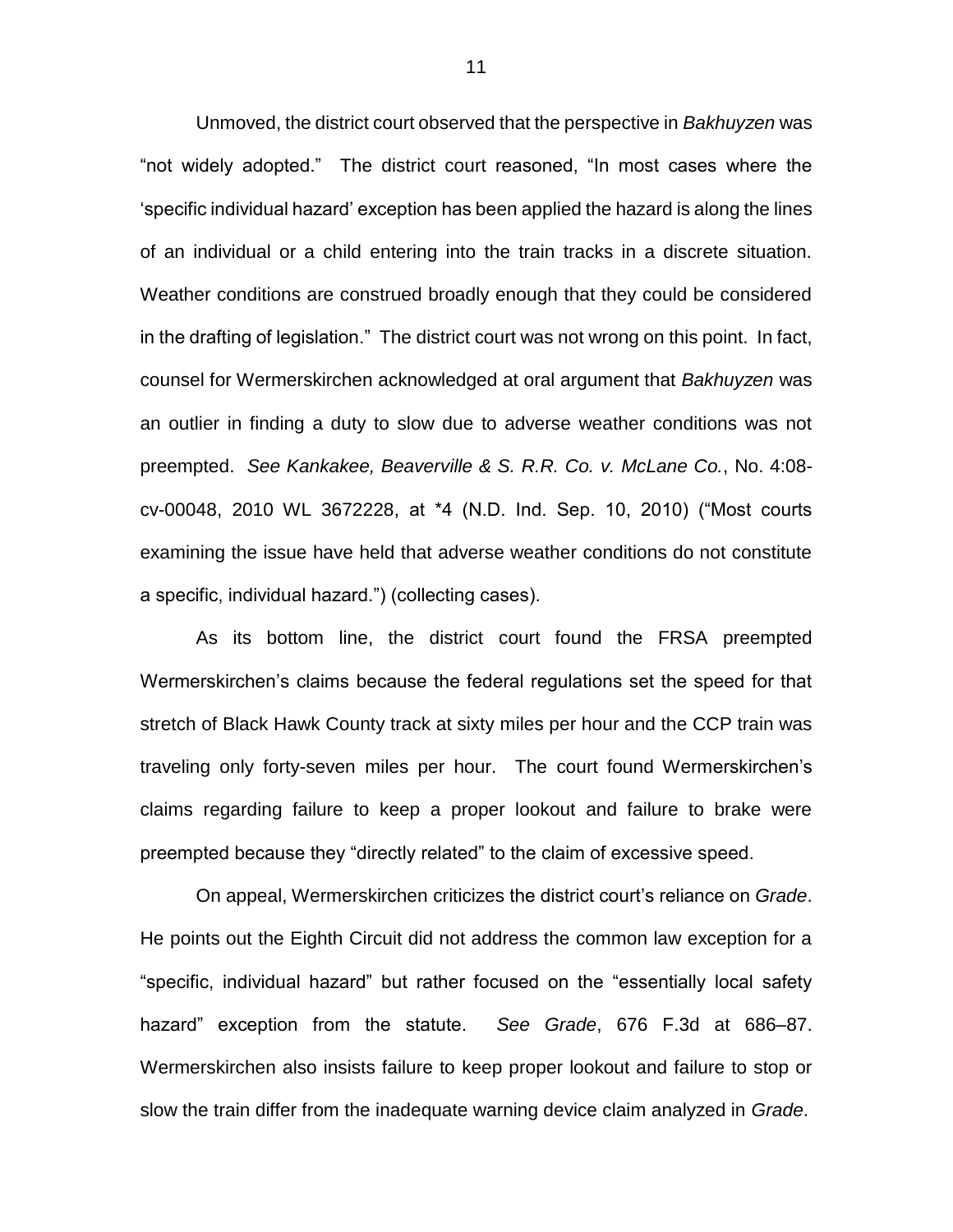He contends, "Given the presumption against preemption, the district court erred in extending the holding in *Grade*."

In response, counsel for the CCP acknowledged at oral argument that *Grade* was not controlling precedent but ventured that it offered the most persuasive analysis for finding preemption in Wermerskirchen's case. The railroad minimized the distinction between the two exceptions to preemption, arguing: "it would be nonsensical for the *Grade* court to conclude that weather conditions such as fog are general conditions capable of being addressed by uniform national standards but also are specific, individual hazards sufficient to defeat preemption."

For all that, we are not convinced the district court's summary judgment ruling rises or falls on *Grade's* applicability. Because the Eighth Circuit did not probe the meaning of the *Easterwood* footnote, its decision provides little guidance on the preemption exception urged by Wermerskirchen. *Grade* also did not involve the same acts of negligence alleged here. Thus, we examine additional case law from other jurisdictions as we consider whether the court was correct in finding the FRSA preempted Wermerskirchen's claims for failure to keep a proper lookout and failure to stop or slow the train.

#### **4. Common Law Duties**

Wermerskirchen contends the district court should have allowed the jury to consider his dual contentions that the train crew failed to maintain a proper lookout to identify his road grader as a "specific and individual hazard" *and* should have applied the brakes before the collision. Instead, the district court found both claims preempted because they "relate to the excessive speed claim."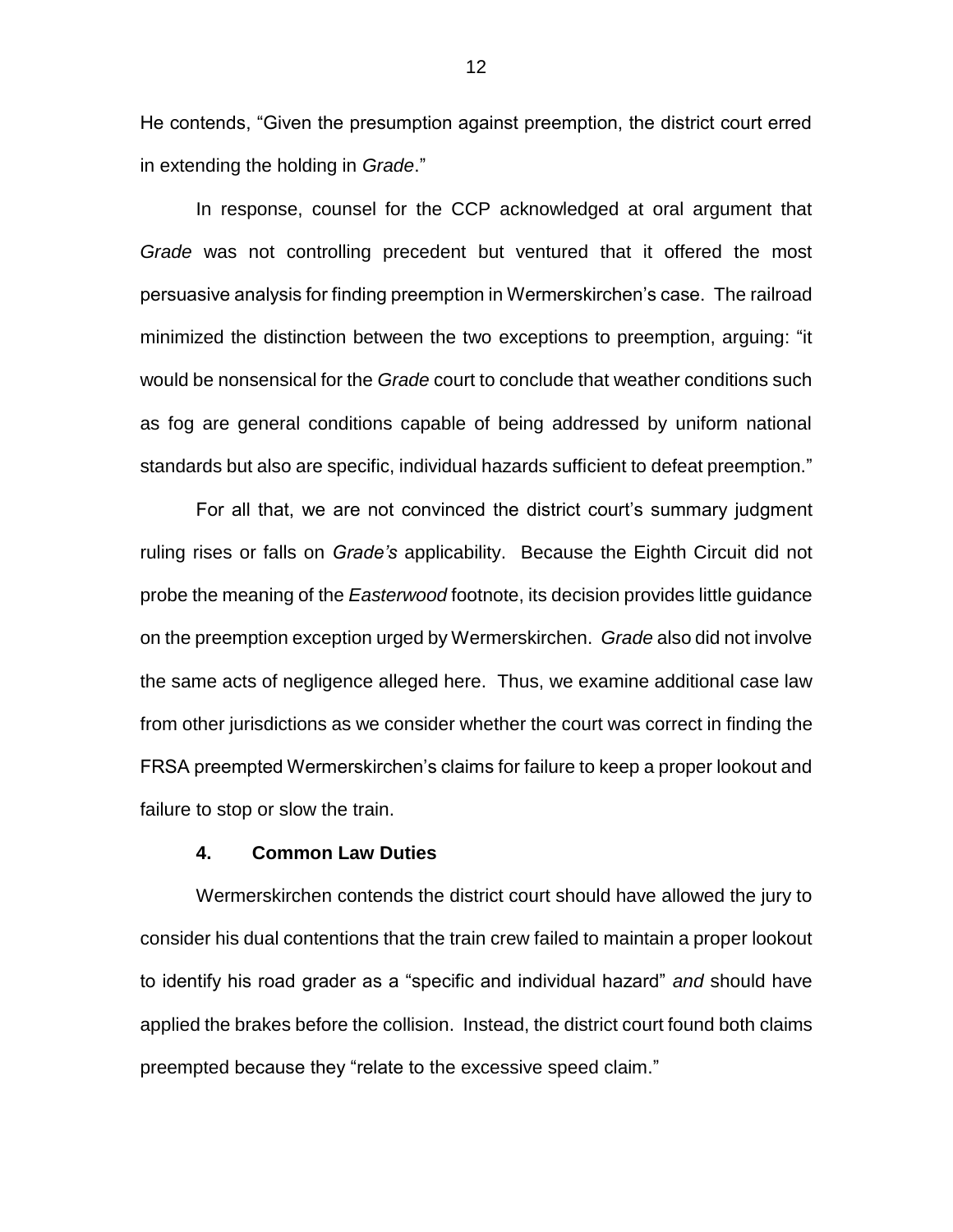#### **a. Duty to Keep a Proper Lookout**

We start with the proper-lookout claim. In the context of the motoring public, the duty to maintain a proper lookout includes watching the movements of one's own vehicle as well as "other things seen or seeable." *Diehl v. Diehl*, 421 N.W.2d 884, 887 (Iowa 1988). The law imposes a duty on motorists "to proceed with such care and with the vehicle under such control as existing conditions known or which should be known may require." *Sonnek v. Warren*, 522 N.W.2d 45, 49 (Iowa 1994), (quoting *Diehl*, 421 N.W.2d at 889).

By the same token, train crews have a general duty to keep a proper lookout for motorists approaching a crossing.<sup>6</sup> *Murrell v. Union Pac. R.R. Co.*, 544 F. Supp. 2d 1138, 1155 (D. Or. 2008); *see also Simmons v. Chi, Rock Island & Pac. Ry. Co*., 252 N.W. 516, 517–18 (Iowa 1934) (recognizing duty imposed upon the railroad, while operating its trains, to keep a proper lookout through its employees); *Garcia v. Iowa Interstate R.R., Ltd*, No. 11-1721, 2013 WL 988635 (Iowa Ct. App. Mar. 13, 2013).

Contrary to the district court's conclusion, Wermerskirchen's proper-lookout claim does not fall to the preemptive effect of the FRSA. The duty to keep a proper lookout is not inexorably tied to claims of excessive speed and thus is not preempted under *Easterwood*. *See Woods v. CSX Transp., Inc.*, Nos. 2:07-CV-29, 2:07-CV-30, 2008 WL 5070352, at \*9 (N.D. Ind. Nov. 24, 2008) ("The FRSA does not preempt claims relating to the separate and distinct duty to keep a proper

 $\overline{a}$ 

 $6$  Train crews may presume motorists will stop short of a crossing when a train approaches; but a train crew has a duty to use ordinary care to prevent injury when it is apparent motorists will be caught on the track when the train crosses. *Nye v. CSX Transp., Inc.*, 437 F.3d 556, 567 (6th Cir. 2006).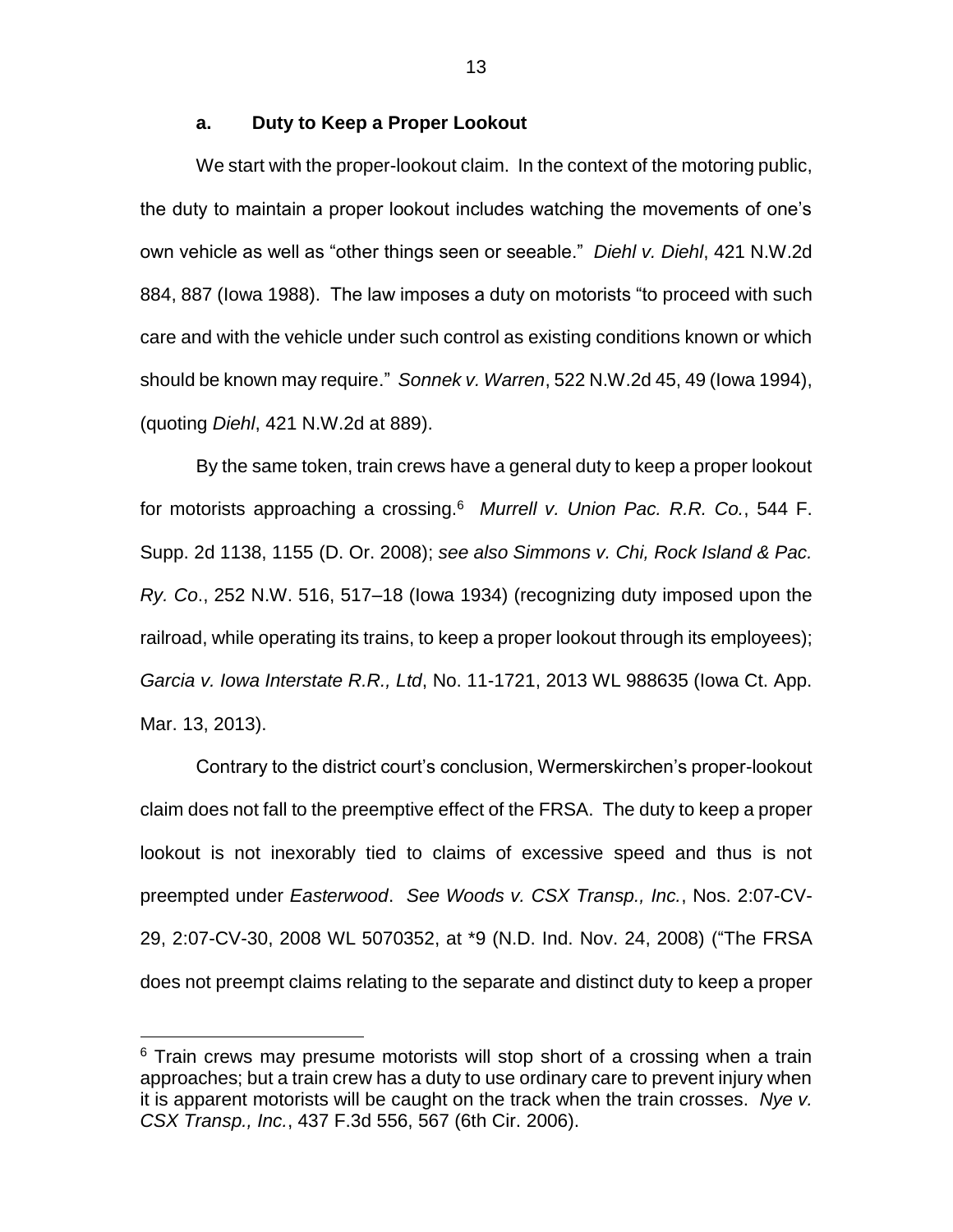lookout, and once faced with a specific individual hazard, a duty to slow or stop the train."); *Dresser*, 809 N.W.2d at 723 (finding claim of failure to keep a proper lookout was not preempted, reasoning: "The mere fact that the speed the train is traveling is tangentially related to how quickly it can be stopped does not transform the claim into an excessive speed claim."); *see also Skrovig v. BNSF Ry. Co.*, 855 F. Supp. 2d 933, 938 (D.S.D. 2012) (noting railroad did not argue that preemption barred plaintiff's claim of failure to keep a proper lookout); *Cameron v. Wall*, No. 2:09-CV-234-KS-MTP, 2011 WL 554076, at \*5 (S.D. Miss. Feb. 7, 2011) ("Defendants concede that Plaintiff's claims that the train crew failed to keep a proper lookout or apply the train's emergency braking system in time are not preempted.").

The duty to keep a proper lookout is heightened when visibility is lessened. *See Coulthard v. Keenan*, 129 N.W.2d 597, 600–01 (Iowa 1964) (explaining "duty of a motorist to stop if he has entirely lost visibility is included within his duty to maintain a proper lookout"). Generally, our case law maintains the duty of keeping a proper lookout includes not only using ordinary care to discover a person in danger, but also reasonable care in operating one's vehicle to avoid injuring that person. *Id*. Regardless of the train's speed, the crew was obliged to be aware of any upcoming obstacles. Maintaining a proper lookout on the tracks ahead remained a continuous obligation while the train was moving.

Although we don't decide the dense fog, standing alone, was a "specific individual hazard" as that phrase was used in *Easterwood*, we do find the limited visibility to be relevant when deciding whether the crew maintained a proper lookout. Deciding whether the crew kept a proper lookout and deciding whether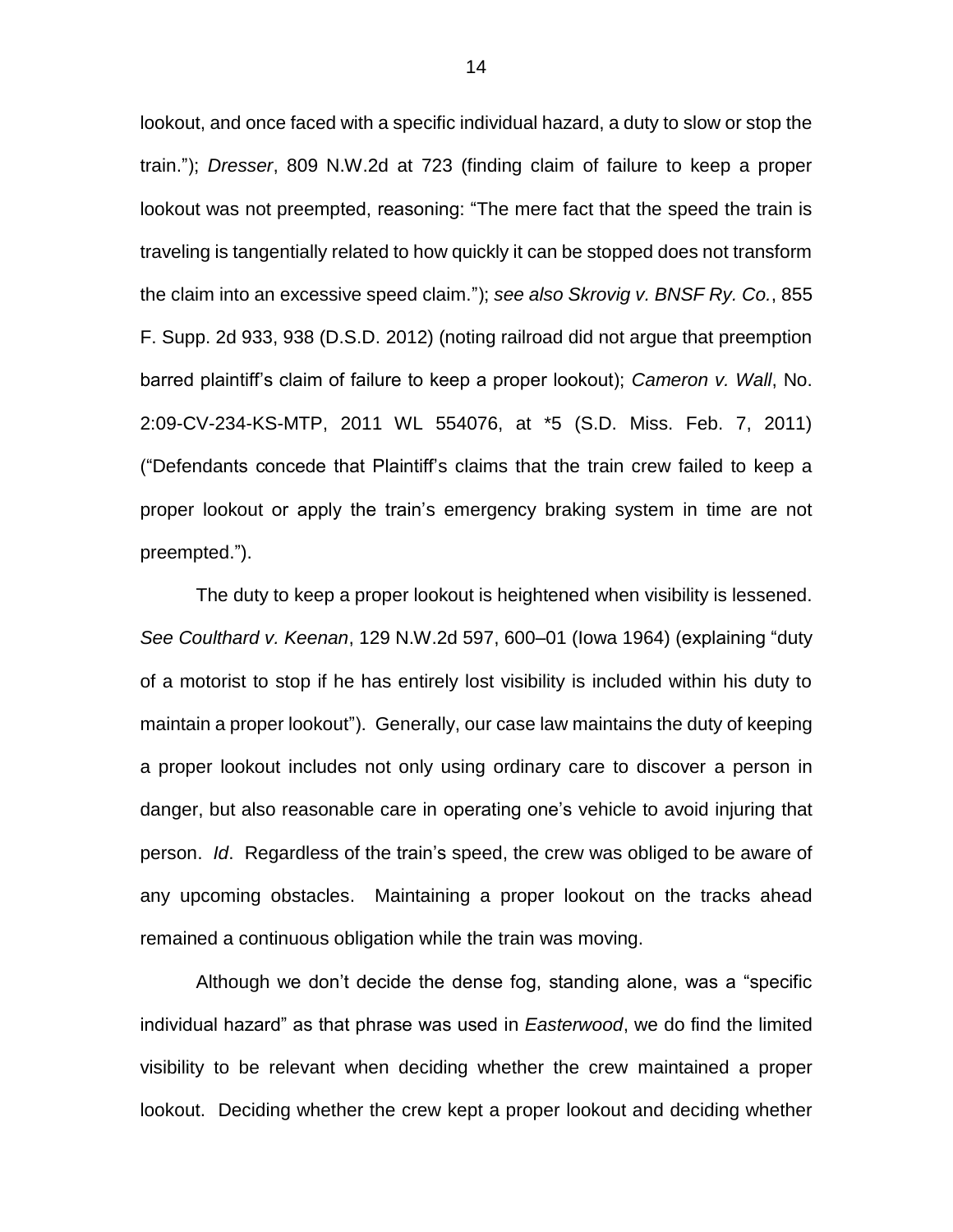the dense fog affected its ability to do so are fact questions for a jury to decide. We disagree with the district court's conclusion that Wermerskirchen's properlookout claim was speed based and thus preempted.

#### **b. Duty to Stop or Slow the Train**

We next turn to Wermerskirchen's allegation the crew was negligent in failing to stop or slow the train before striking the road grader. Like the properlookout action, this related claim was not barred under the preemption provision of the FRSA. "[W]e are not presented with any federal regulations that cover a railroad's duty to exercise ordinary care in situations where collisions are imminent." *See Dresser*, 809 N.W.2d at 723.

As discussed above, *Easterwood* held the FRSA preempted a negligence claim where the only allegation was that the train traveled at an excessive speed for the "time and place." But the question of the FRSA's preemptive effect on "related tort law duties" such as the failure "to slow or stop a train to avoid a specific individual hazard" remained an open question. *Easterwood*, 507 U.S. at 675 n.15. Where plaintiffs can show the existence of a "specific, individual hazard," their state tort law actions survive "for breach of the duty to slow or stop the train to avoid such a hazard." *See Hightower v. Kansas City S. Ry. Co.*, 70 P.3d 835, 846 (Okla. 2003).

When deciding whether Wermerskirchen's pleadings present a genuine issue of fact on the existence of a "specific, individual hazard," we look to see how other courts have defined that phrase. For instance, the Wisconsin Supreme Court emphasized: "Imminence and specificity are crucial components of the specific, individual hazard exception to preemption." *Partenfelder*, 850 N.W.2d at 900.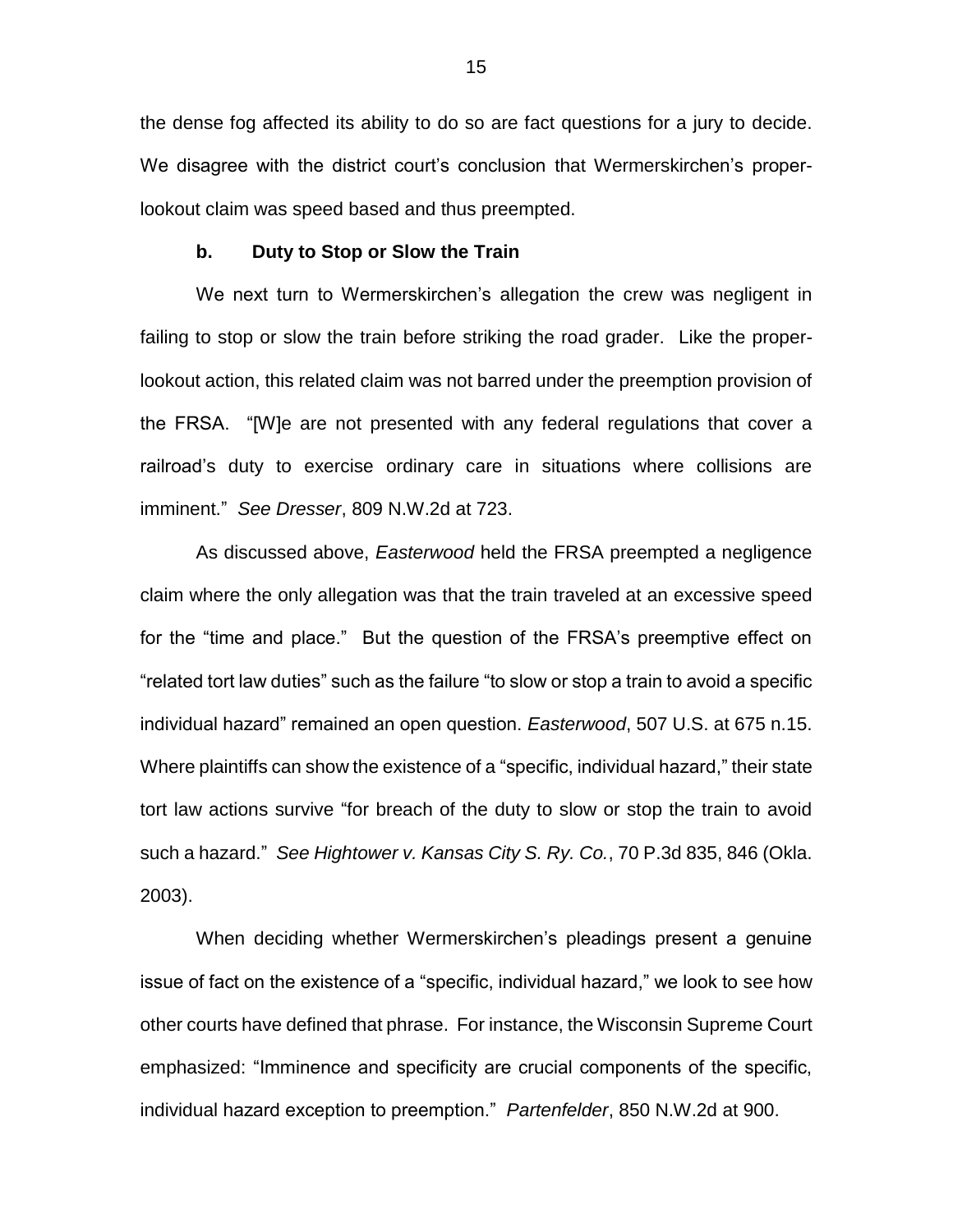Wermerskirchen contends the approach of his road grader to the crossing constituted a "specific, individual hazard." He argues the video footage generates a genuine issue of material fact about whether the road grader had entered the "zone of danger" when it came into the train crew's view. *See Bryan v. Norfolk & W. Ry. Co.*, 154 F.3d 899, 902 (8th Cir. 1998); *see also Griffin v. Kansas City S. Ry. Co.*, 965 S.W.2d 458, 461 (Mo. Ct. App. 1998) (discussing a "specific, individual hazard" in terms of a vehicle's "unwavering approach" to railroad tracks). Pushing further, Wermerskirchen claims the crew had the duty to apply the brakes to avoid the collision, and the FRSA does not preempt his claim.

The CCP disagrees that Wermerskirchen's approach to the crossing constituted a "specific, individual hazard," relying on *Van Buren*, 544 F. Supp.2d at 867. *Van Buren* held a vehicle's approach to the railroad crossing—at three to four miles per hour—was not a specific, individual hazard that could prevent federal preemption of a state-law negligence claim against the locomotive crew for failure to keep proper lookout. *Id*. at 880. *Van Buren* found the crew had no reason to believe that collision was imminent until vehicle's front tires reached the outermost rail. *Id*. at 881.

Wermerskirchen distinguishes his situation from the facts of *Van Buren*. The collision in *Van Buren* occurred on a "clear and dry summer afternoon" so the train crew had no reason to use extra caution. *See id*. at 870. By contrast, because of the thick fog limiting his ability to see the train coming, Wermerskirchen contends his road grader's approach to the rural crossing became a "specific, individual hazard" not preempted by the FRSA.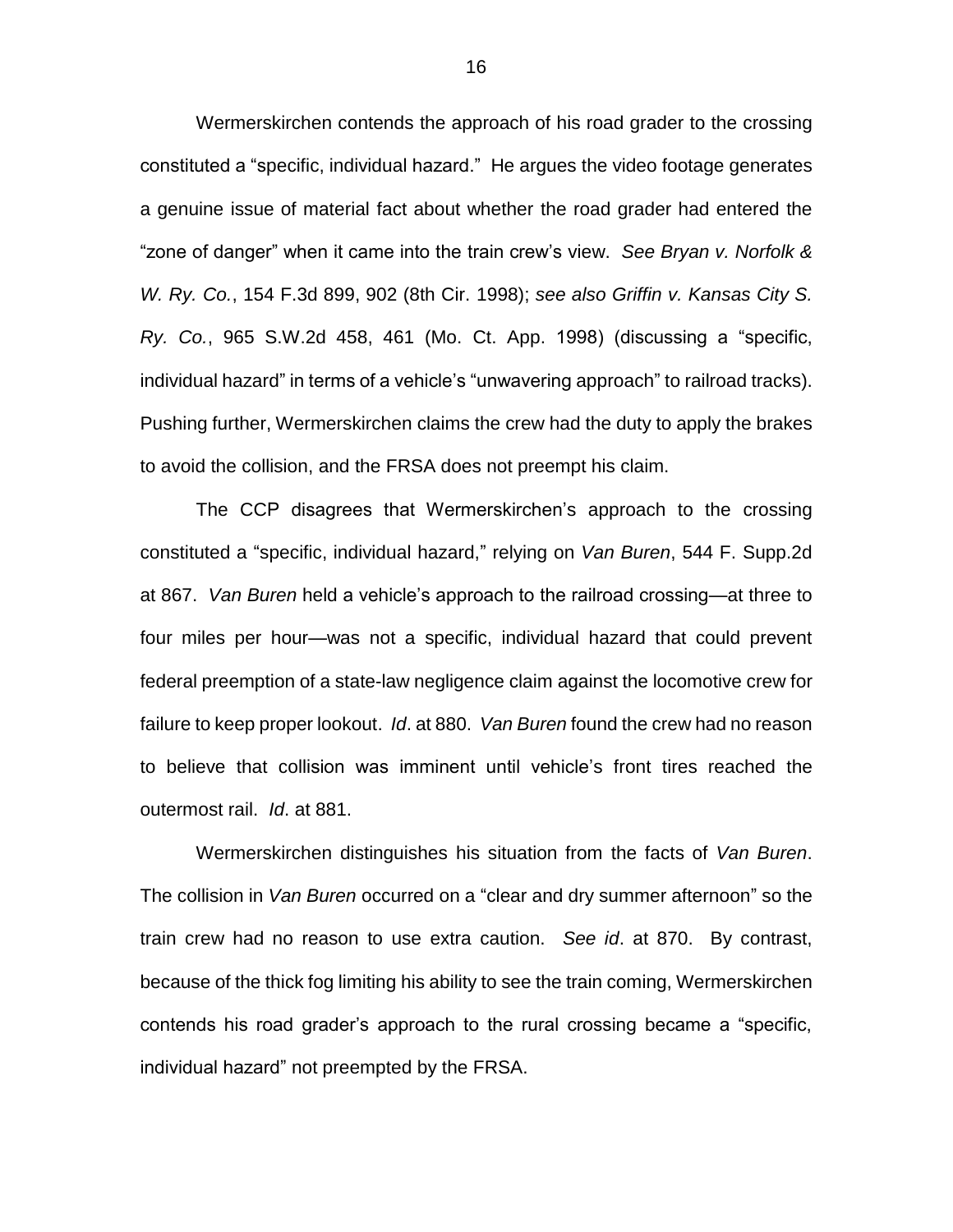Finally, Wermerskirchen posits that adopting the railroad's position would lead to extreme results. For example, as long as the train was traveling within applicable federal speed limits, Dorsey and Yokem could have been wearing blindfolds or had their backs turned without being responsible under a state law negligence action.

We agree with Wermerskirchen that the district court interpreted the speedrelated preemption in *Easterwood* too broadly. Not all state tort claims that touch on the topic of a train's duty to brake to avoid a collision could be preempted by the federal regulations setting speed limits. Otherwise, footnote fifteen's reference to "the duty to slow or stop a train" would have no meaning. *See Easterwood*, 507 U.S. at 675 n.15.

We recognize to survive summary judgment, Wermerskirchen had "the burden to produce some evidence, other than speculation or guesswork," that a specific, individual hazard was present at the crossing to be seen by the crew keeping a proper lookout. *See generally Guidroz–Brault v. Mo. Pac. R.R. Co.*, 254 F.3d 825, 829 (9th Cir. 2001). Viewing the summary-judgment record in the light most favorable to Wermerskirchen, we find adequate evidence to generate a jury question. The video recording from the train, available to the district court, showed the road grader moving toward the tracks seconds before the collision. A reasonable factfinder could determine the grader adopted an "unwavering approach" to the crossing. The video also showed the train maintained a consistent speed of about forty-seven miles per hour before and after the collision. The video recording provides some evidence, other than speculation, that the road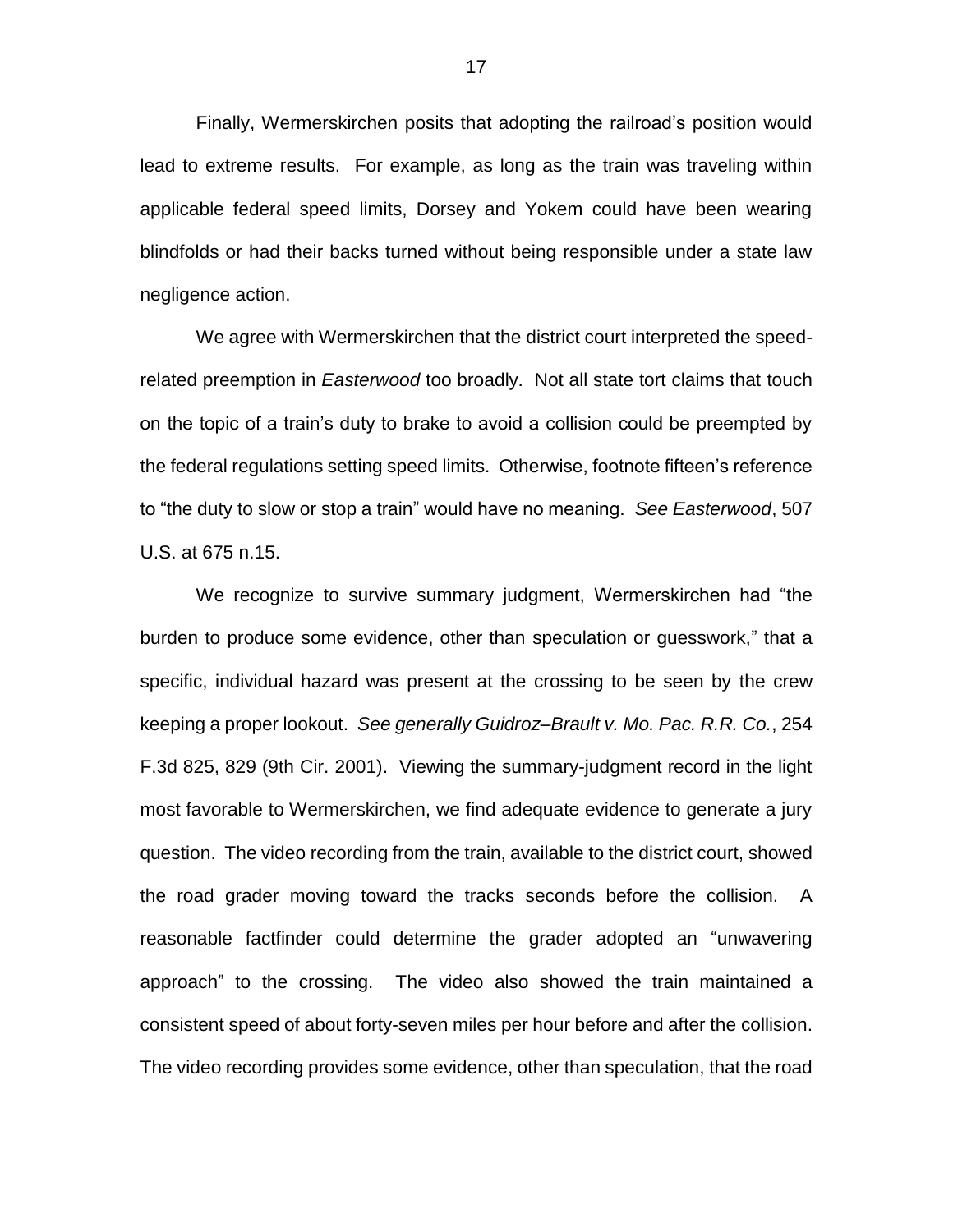grader presented a specific, individual hazard at the crossing to be seen by the crew keeping a proper lookout.

The district court should have denied summary judgment on Wermerskirchen's claims the crew failed to maintain a proper lookout and failed to slow or stop the train. The question whether the grader presented an imminent risk of collision, once the train crew was able to perceive it, is a question of fact for a jury. *See Partenfelder*, 850 N.W.2d at 911 (finding fact question remained on adequacy of the crew's response once it saw the plaintiff's van on the tracks).

### **5. Causation**

 $\overline{a}$ 

We read the district court's summary judgment ruling as resting entirely on federal preemption.<sup>7</sup> But the CCP contends "even if the lookout and braking claims were not preempted, those claims fail as to causation, which appears to be the basis for the district court's decision to grant summary judgment." Without directly referencing causation, the district court's ruling noted experts for both the CCP and Wermerskirchen agreed "the train was simply moving too fast and the visibility was too poor" for any action by the crew to have avoided the collision. $8$ 

"Causation is ordinarily a jury question." *Garr v. City of Ottumwa*, 846 N.W.2d 865, 870 (Iowa 2014). But in some cases it may be decided as a matter of law where plaintiffs fail to produce sufficient evidence. *Id*. On appeal,

<sup>&</sup>lt;sup>7</sup> Wermerskirchen suggests the district court's analysis "blends the issues of preemption and causation."

<sup>8</sup> Plaintiff's expert David Rangel opined that given the speed and limitations of visibility "even maintaining a proper look out would not provide the crew with sufficient time to perceive the risk, react, and initiate braking to avoid the collision." But he also stated the dangerous conditions "robbed the crew of time to react and take defensive measures such as slowing the train."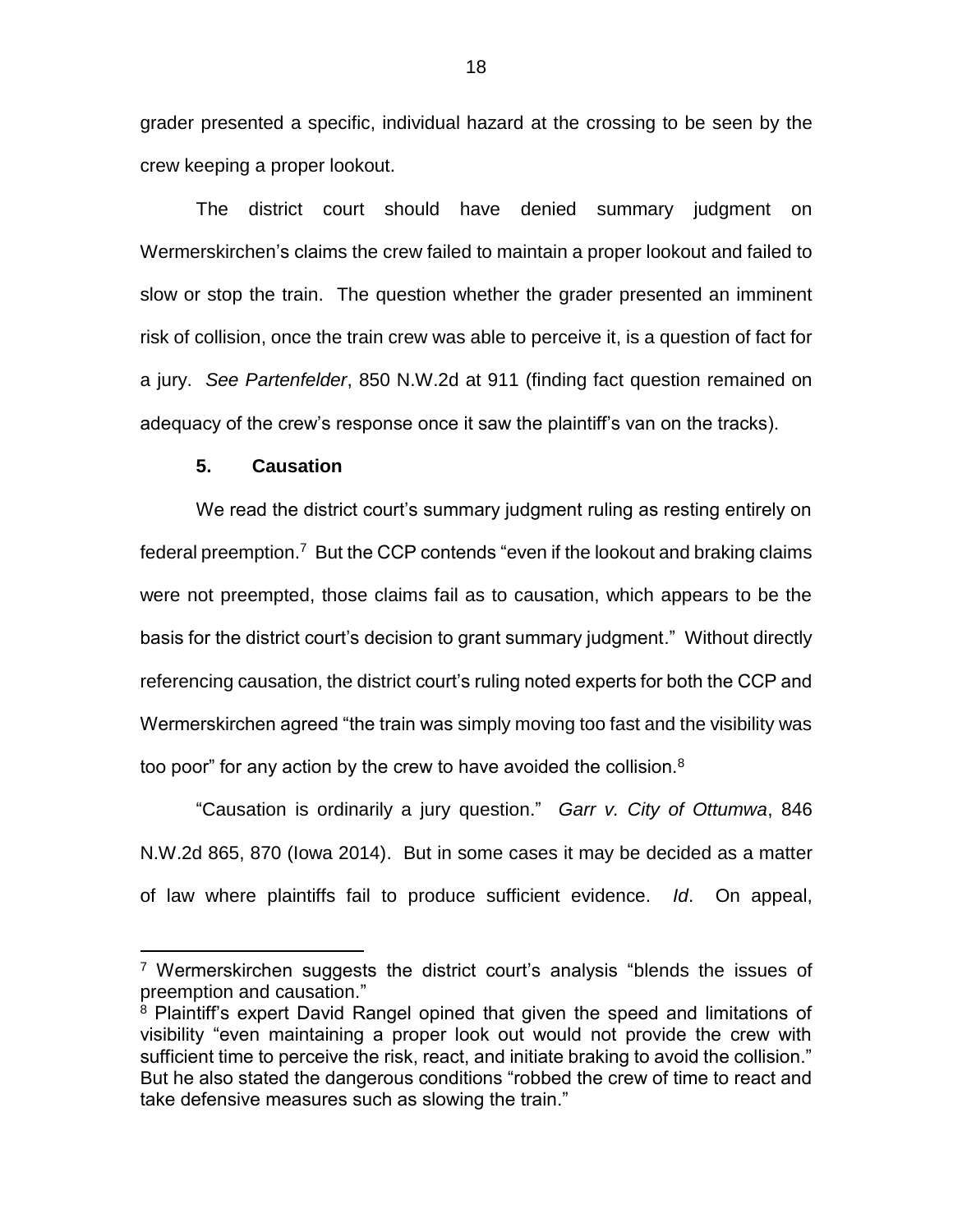Wermerskirchen maintains he generated a genuine issue of material fact on the issue of causation.<sup>9</sup> Wermerskirchen questions the defense expert's analysis for the braking distance. He contends that expert did not account for the incline of the track before the scene of the crash and thus overestimated the stopping distance. Wermerskirchen contends he should have been permitted to cross-examine the expert on that issue at trial.

Wermerskirchen further notes neither expert considered that had he noticed the train slowing, he may have made a different calculation about accelerating the grader across the tracks. He urges "[w]hether or not the combination of these actions would have resulted in the collision being avoided entirely or in lessening the force of the impact so as to reduce damages are fact questions the jury should have been permitted to decide." Wermerskirchen points to *Dresser*, where the Nebraska Supreme Court found a genuine issue of material fact as to whether the crew's failure to slow the train was the proximate cause of the collision. 809 N.W.2d at 721. The court determined that, had the train slowed down, the driver might have been able to move off the tracks in time to avoid the accident. *Id*. In addition, the question of whether Wermerskirchen's injuries would have been as extensive if the crew activated the emergency brakes before the collision is a question of fact for the jury to decide.

 $\overline{a}$ 

<sup>&</sup>lt;sup>9</sup> "The essential elements of a tort claim for negligence generally include: (1) the existence of a duty on the part of the defendant to protect [Wermerskirchen] from injury; (2) a failure to perform that duty; (3) a reasonably close causal connection, i.e., legal cause or proximate cause; and (4) damages." *Bockelman v. State, Dep't of Transp*., 366 N.W.2d 550, 552 (Iowa 1985); *accord Thompson v. Kaczinski*, 774 N.W.2d 829, 834 (Iowa 2009).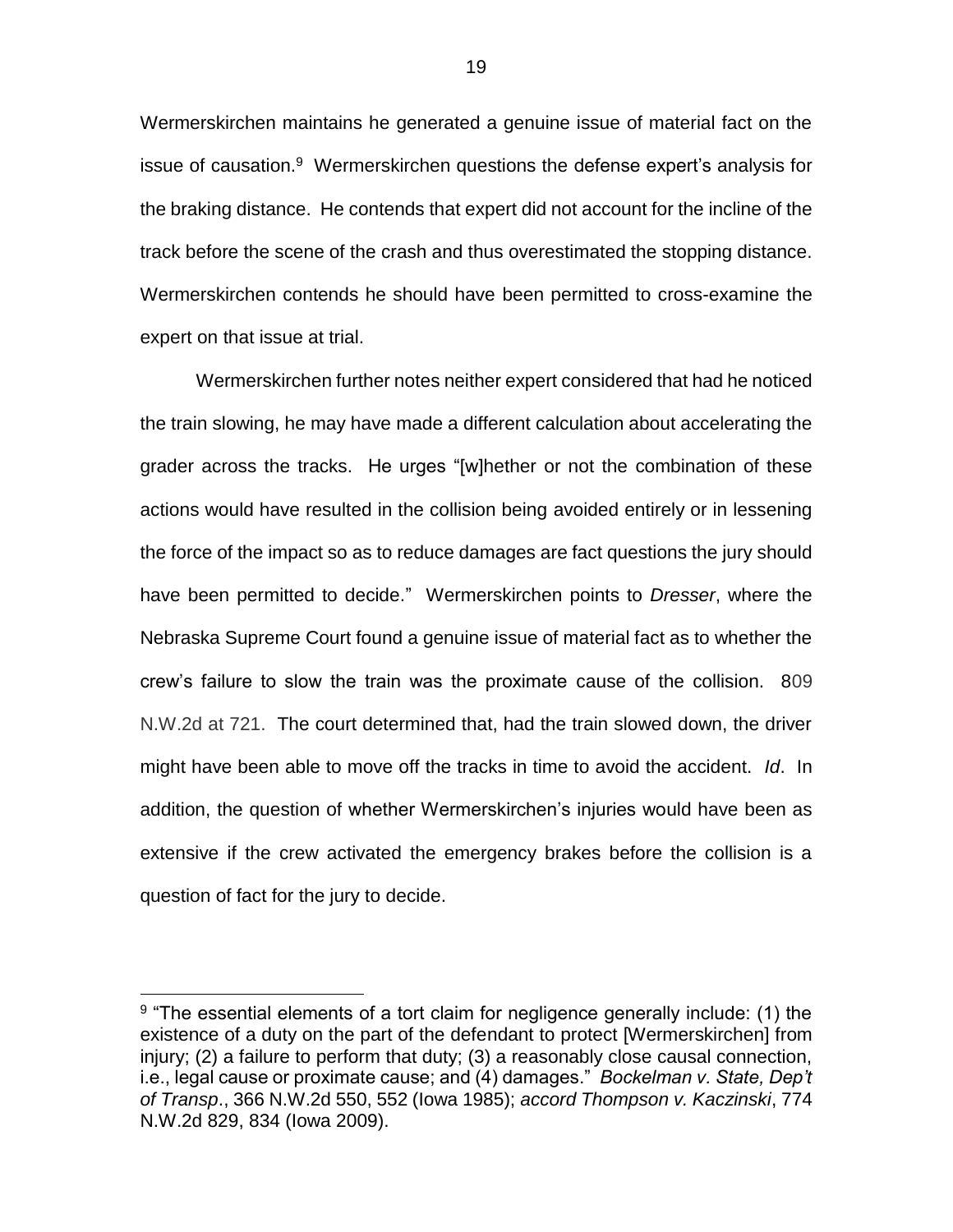We agree with Wermerskirchen that on this record, the causation question could not be decided as a matter of law.

### **B. Trial issues**

#### **1. Scope and Standards of Review**

The district court generally has broad discretion when determining admissibility of evidence; we will uphold its decision unless we find a clear and prejudicial abuse of that discretion. *Gamerdinger v. Schaefer*, 603 N.W.2d 590, 594 (Iowa 1999). We review hearsay rulings for errors at law. *See State v. Ross*, 573 N.W.2d 906, 910 (Iowa 1998).

We review the denial of a motion for new trial based on the grounds asserted in the motion." *Fry v. Blauvelt*, 818 N.W.2d 123, 128 (Iowa 2012)(citation omitted). The new-trial motion in this case alleged flaws in the jury instructions, which we review for legal error. *See Boyle v. Alum–Line, Inc.*, 710 N.W.2d 741, 748 (Iowa 2006).

#### **2. Admissibility of Evidence**

### **a. Near Misses**

The district court granted the CCP's motion in limine seeking to exclude testimony the train crew had several "near misses" at other intersections along their route that winter morning. The court anticipated reconsideration if Wermerskirchen could lay the proper foundation.

Evidence of a near miss is admissible under the same standard as prior accidents. The proponent must show the prior accident, or near miss, and the accident in question happened under "substantially similar circumstances." *Kuper v. Chi. & N.W. Transp. Co.*, 290 N.W.2d 903, 909 (Iowa 1980). Substantially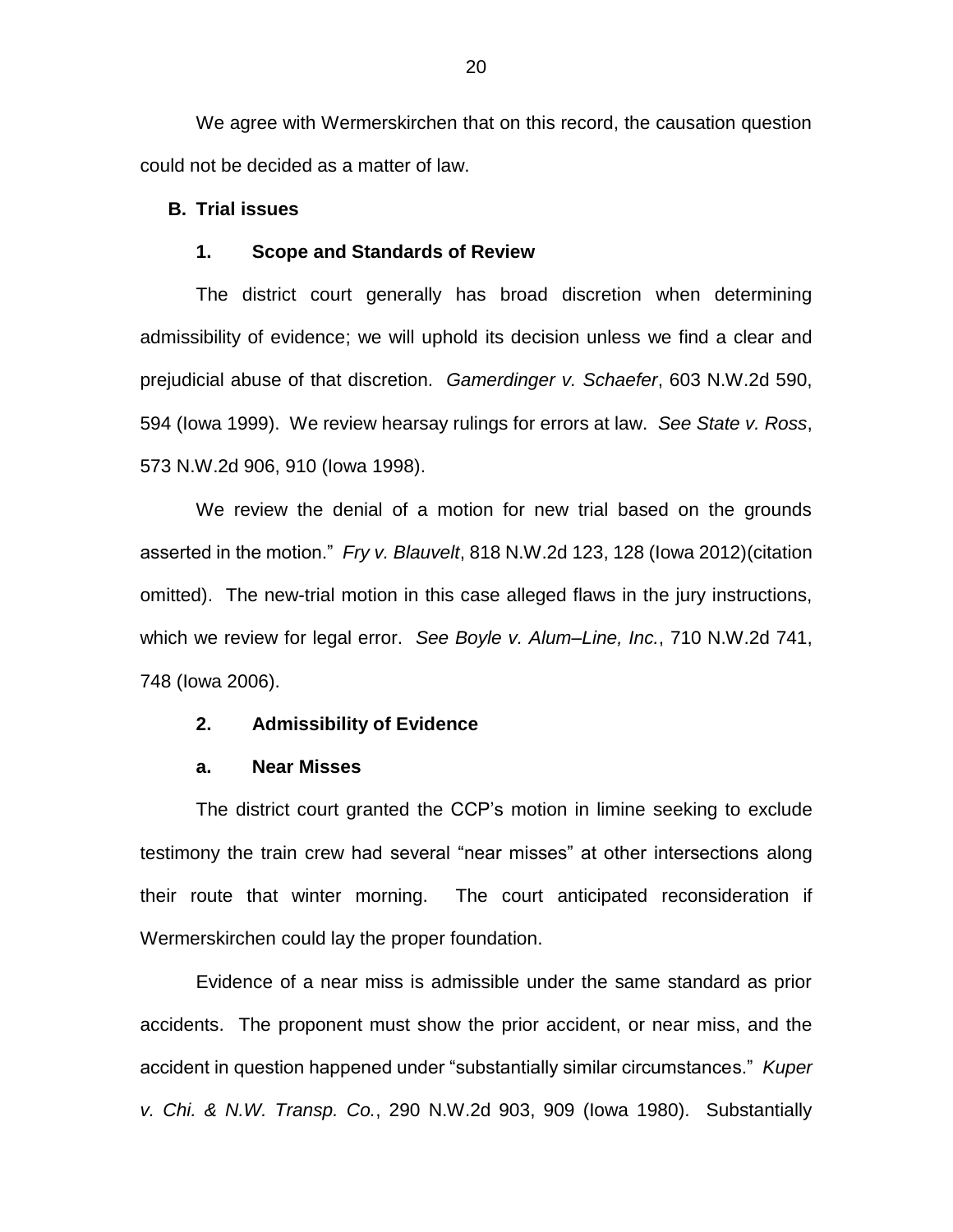similar circumstances exist when conditions are comparable and not too remote. *Id*. (citing *Berk v. Arendts*, 117 N.W.2d 905, 909 (Iowa 1962)).

On this record, we cannot find the district court abused its discretion in excluding the near-miss evidence. Wermerskirchen's offer of proof was scarce on details concerning the earlier events. Without proof those events occurred under substantially similar circumstances, the near-miss evidence was inadmissible. *See id.* In addition, Wermerskirchen cannot show he was prejudiced by the exclusion of this evidence. The probative value of an earlier near-miss is low in determining the functioning of the horn at the South Nesbit Road crossing, and the court admitted other substantial evidence on the issue.

#### **b. Train Horn Maintenance Manual**

The district court also excluded the train horn maintenance manual as inadmissible hearsay. Wermerskirchen tried to offer the manual for impeachment purposes. In question were pages of the manual discussing ice accumulation on the horn. Wermerskirchen argues that passage was admissible to impeach testimony from the defense expert who said he had never seen ice buildup that caused the horn to become muted. Wermerskirchen argues he should have been able to challenge the expert's credibility with information from the manual.

In support of this argument, Wermerskirchen relies on *Actonet, Ltd v. Allou Health & Beauty Care*, where the court allowed admission of a website review for impeachment purposes. 219 F.3d 836, 846–47 (8th Cir. 2000). The CCP defends exclusion of the manual, contending Wermerskirchen offered it for the truth of the matter asserted, not to impeach the expert. We find no error in the district court's analysis of the hearsay issue.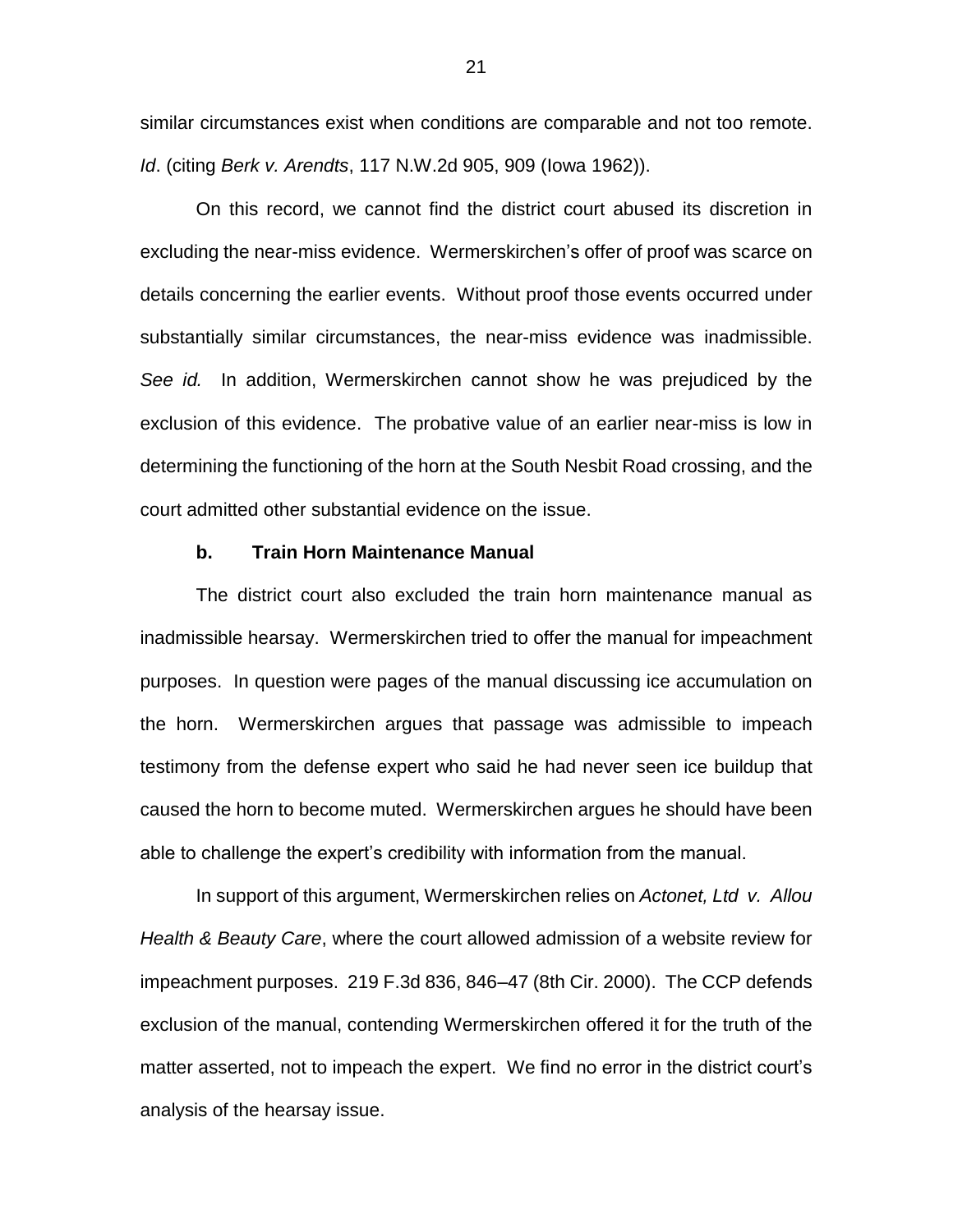But even if the manual was admissible, any error was harmless. The test for harmless error is: "[d]oes it sufficiently appear that the rights of the complaining party have been injuriously affected by the error or that he has suffered a miscarriage of justice." *State v. Ness*, 907 N.W.2d 484, 488 (Iowa 2018) (quoting *State v. Sullivan*, 679 N.W.2d 19, 29 (Iowa 2004)). We cannot find Wermerskirchen's rights were impacted or he suffered a miscarriage of justice by the exclusion of the manual. The impeachment value of the manual was negligible.

#### **3. Jury Instructions**

Jury instructions must convey the applicable law so the jury has a clear understanding of the issues before it. *Thompson v. City of Des Moines*, 564 N.W.2d 839, 846 (Iowa 1997). We consider the instructions "as a whole, and if the jury has not been misled there is no reversible error." *Thavenet v. Davis*, 589 N.W.2d 233, 236 (Iowa 1999). In considering whether an instruction is supported by substantial evidence, we give that evidence the most favorable construction it will bear. *Asher v. OB-Gyn Specialists, P.C*., 846 N.W.2d 492, 496–97 (Iowa 2014) on other grounds, overruled by *Alcala v. Marriott Int'l, Inc*., 880 N.W.2d 699, 708 (Iowa 2010).

In the district court, Wermerskirchen unsuccessfully objected to six jury instructions. On appeal, he asserts the inaccurate instructions require a new trial. We disagree.

# **a. Fact-of-Accident Instruction**

The district court overruled Wermerskirchen's objection to the fact-ofaccident instruction, a modified version of Iowa Civil Jury Instruction 700.8. The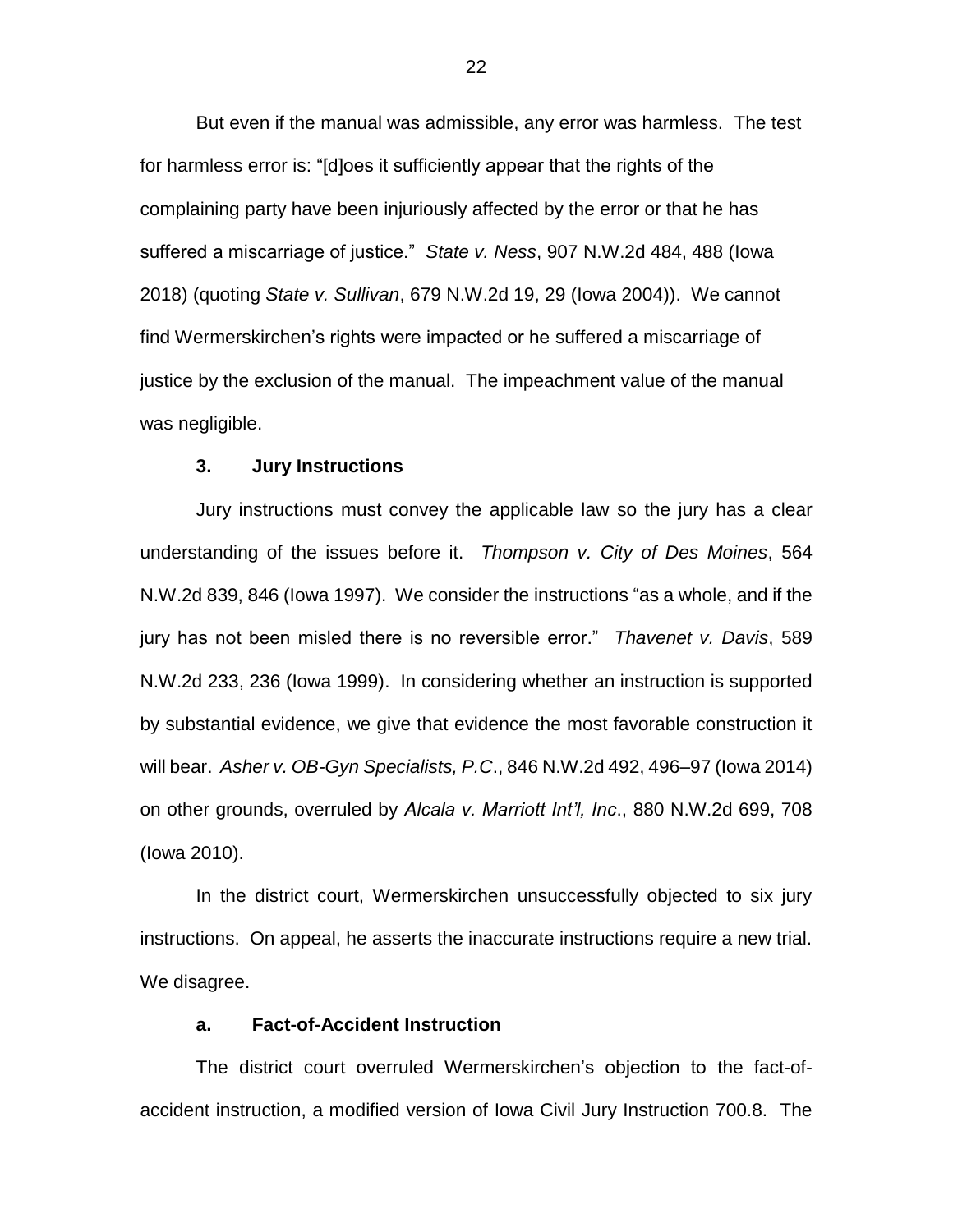instruction stated: "The mere fact an accident occurred or a party was injured does not mean a party was [negligent] [at fault]."

In most cases, this uniform instruction is a correct statement of the law. *See Novak Heating & Air Conditioning v. Carrier Corp.*, 622 N.W.2d 495, 497 (Iowa 2001). But even instructions correctly stating the law should not give undue emphasis to any particular theory. Wermerskirchen contends this instruction unduly emphasized an option that favored defendants. He speculates because jurors were forced to take significant time away from their personal and professional lives, they have an incentive to shorten the deliberation process by using this instruction as an "easy way out."

Because the record includes no evidence the jury would "quickly enter a verdict for convenience," we decline to speculate this instruction favored the CCP. We are unpersuaded this instruction unfairly highlighted the defense theory of the case. We find no error in giving the instruction.

#### **b. Assumption-of-Risk Instruction**

….

Wermerskirchen claims the court erred in giving this instruction:

Defendants claim that Wermerskirchen was at fault in one or more of the following particulars:

In voluntarily assuming any risks or hazards attendant to traversing the railroad crossing when same was open and obvious.

He contends the record contained no evidence the risk of the oncoming train was "open and obvious" when he started to cross the tracks.

Notably, the parties differ on the meaning of "open and obvious." For his part, Wermerskirchen asserts the risk of crossing was not open and obvious because he was immersed in a fog bank and could not see the train from his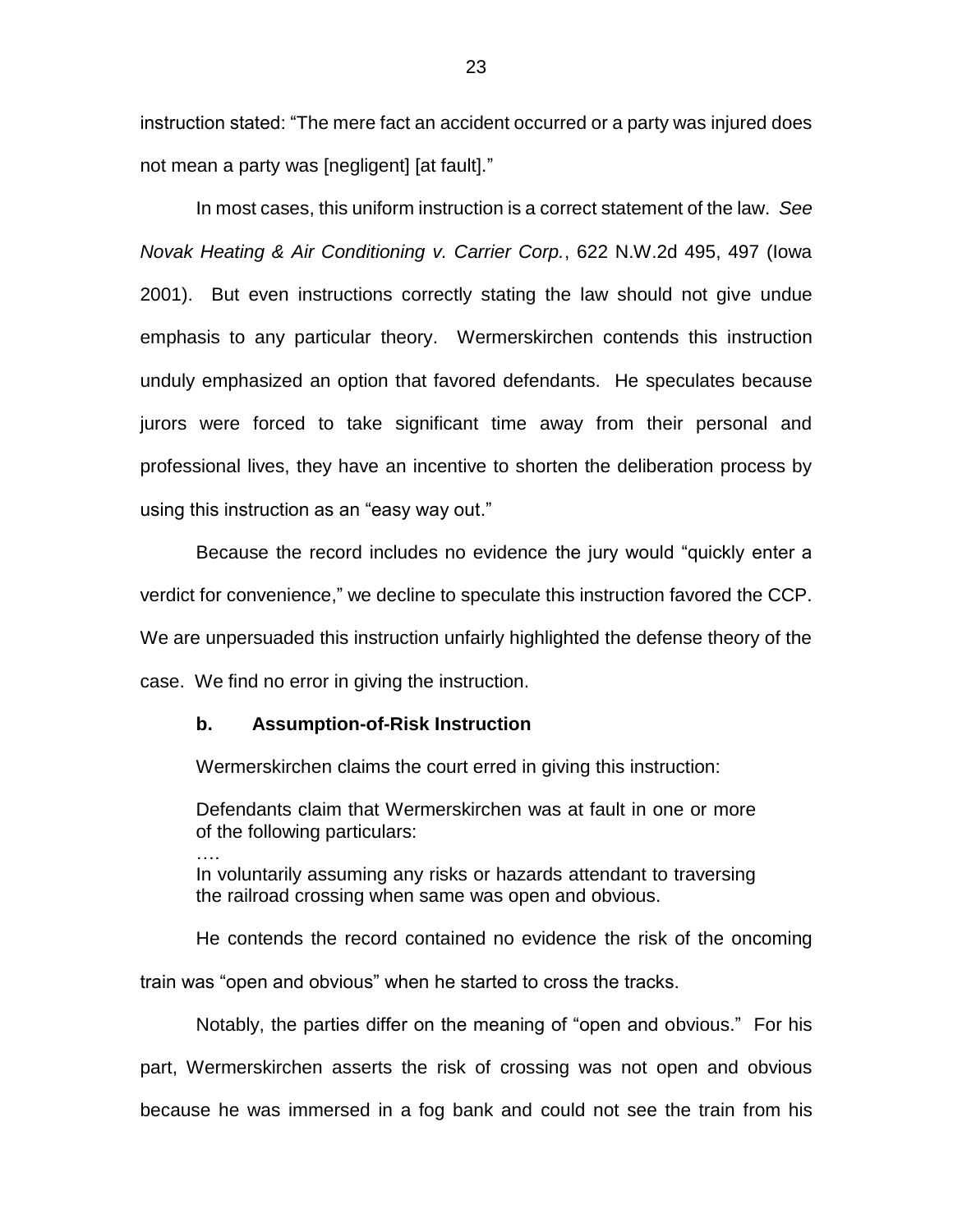vantage point at the moment his grader traversed the tracks. By contrast, the CCP interpreted "open and obvious" in light of Wermerskirchen's familiarity with the intersection. He had crossed there more than 100 times. He knew trains came at different times with no set schedule. He knew trains came in both directions. And he knew the morning was foggy. Despite knowing these facts, Wermerskirchen decided to assume the risk of crossing without stopping at the yield sign. The CCP argues the instruction properly allowed the jury to find Wermerskirchen at fault for that action.

We find this jury instruction is supported by substantial evidence. Wermerskirchen's familiarity with the intersection and overall conditions contributed to the open and obvious nature of the risk.

#### **c. Failure-to-Maintain-Control Instruction**

The court instructed the jury that "[a] driver must have his or her vehicle under control. It is under control when the driver can guide and direct its movement, control its speed and stop it reasonably fast. A violation of this duty is negligence."

Wermerskirchen contends this instruction was not supported by substantial evidence. He claims the CCP did not claim he failed to maintain control. Nor did the railroad offer evidence Wermerskirchen could not direct the movement of his road grader, control its speed, or "stop it reasonably fast."

The CCP counters that a jury could have concluded Wermerskirchen failed to have his vehicle under control. The video showed Wermerskirchen drove his vehicle past the yield sign without stopping until a portion of his vehicle was on the tracks. We agree substantial evidence supported giving this instruction.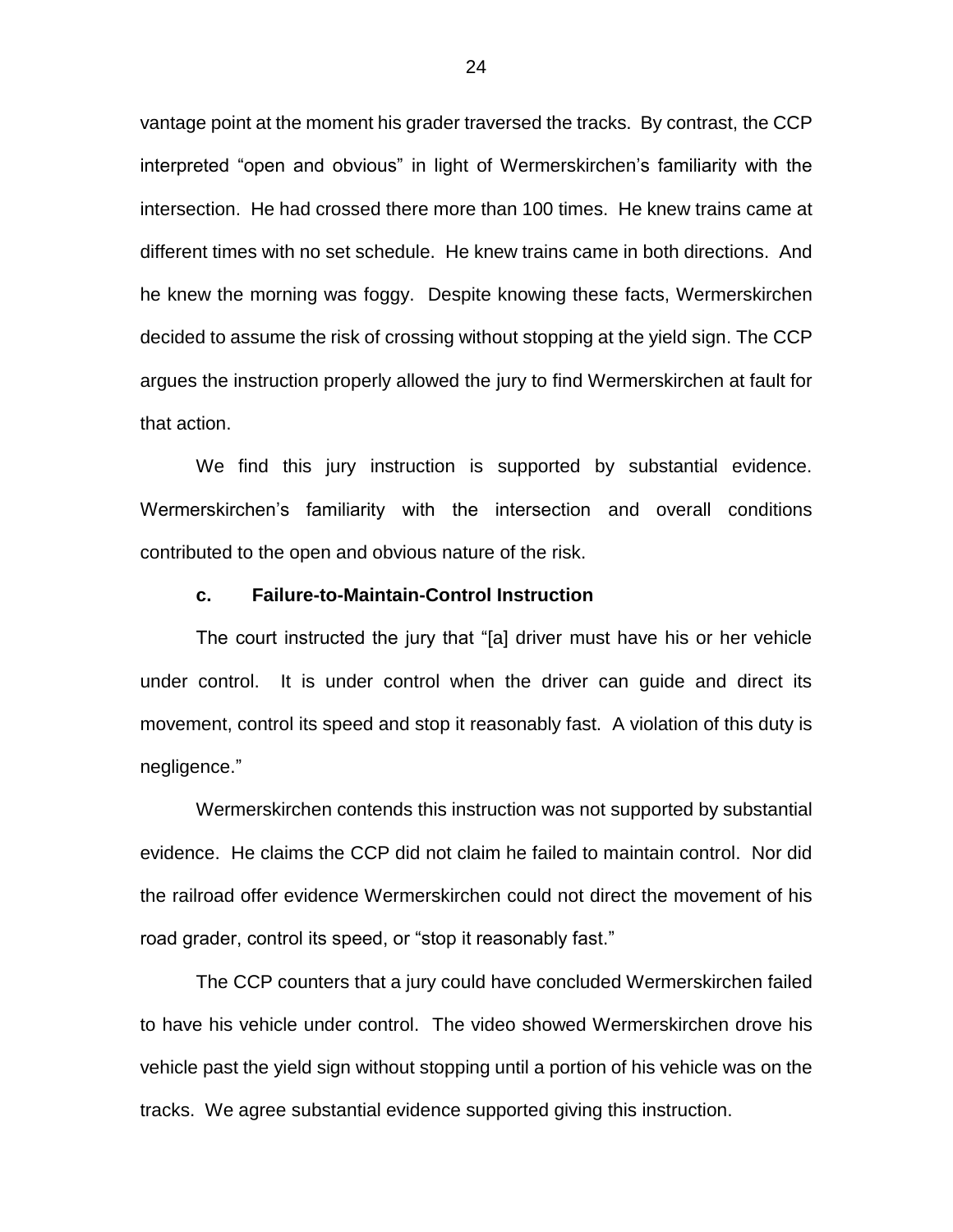### **d. Horn-Audibility Instruction**

The court also instructed the jury that the train's horn must be audible: "Each lead locomotive shall be equipped with a locomotive horn that produces a minimum sound level of 96 dB(A) and a maximum sound level of 110 dB(A) at 100 feet forward of the locomotive in its direction of travel. A violation of this regulation is negligence."

Wermerskirchen insists the district court should have granted his request to add the phrase "at the time of the accident" to the end of this instruction. He contends that addition would have made clear the federal standard of care confers an ongoing obligation on the railroad. Wermerskirchen relies on *Hughs v. Union Pacific. Railroad Co*., No. 5:15-06079-CV-RK, 2017 WL 1609646 (W.D. Mo. Apr. 28, 2017), which emphasizes the timing of the horn blasts.

The train crew sounded the horn 400 times on the day of the accident. The engineer testified the horn was sounded as part of the daily inspection and it was working properly. The instruction reflects the exact language from the federal regulation regarding horn equipment and decibel level. *See* 49 C.F.R, 229. We find no error in not supplementing the instruction.

# **e. Sounding-of-Horn Instruction**

Also bearing on the volume of the horn, the district court provided this instruction:

You are instructed that with reference to the question of whether the train's horn was sounded before the accident, it is the law in this state that the positive testimony of a witness that he or she heard the horn as evidence that the horn was, in fact, sounding because it must have been sounding or he or she would not have heard it. On the other hand, the negative testimony of a witness that he or she did not hear the horn is not necessarily evidence that the horn was not

25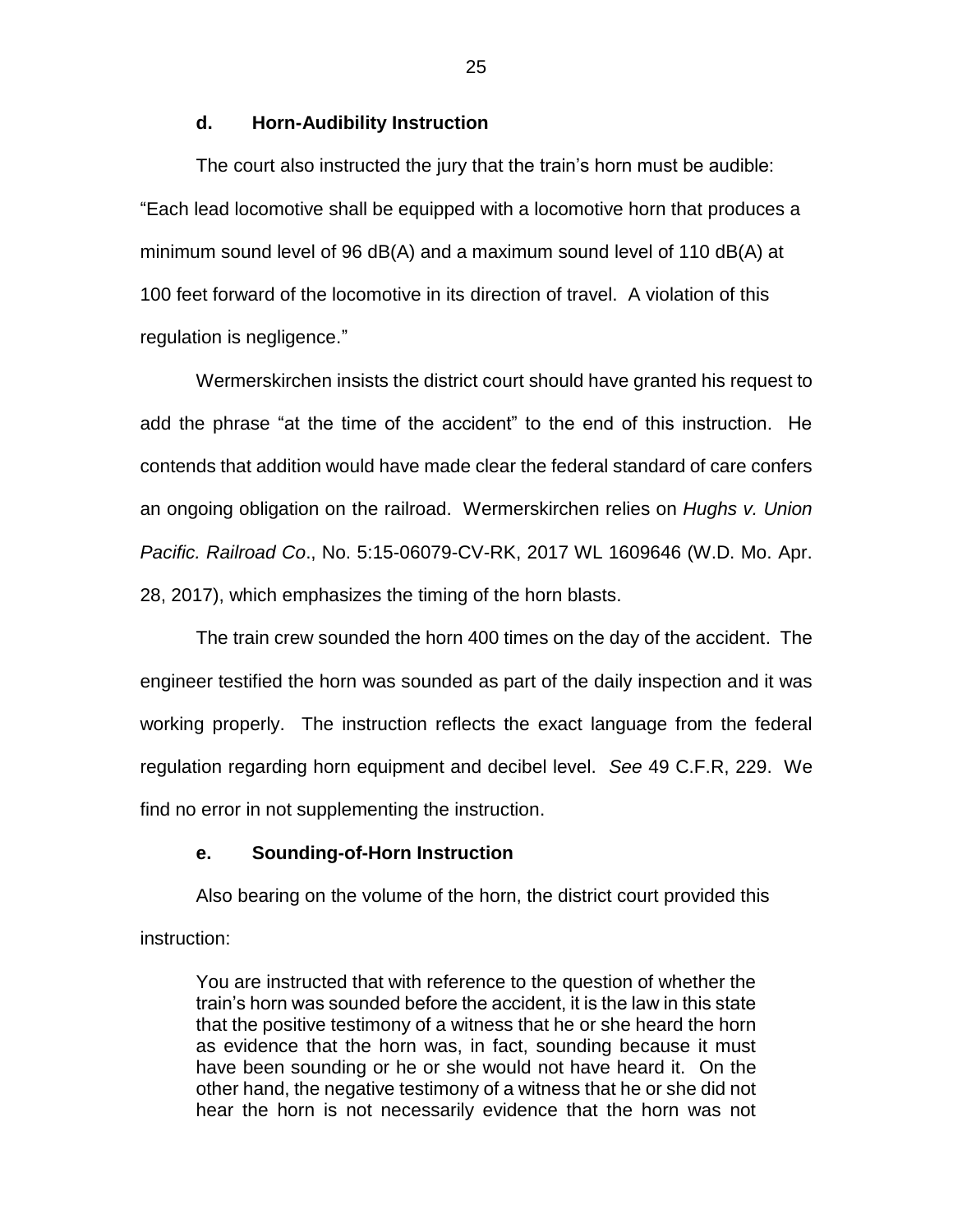sounded for it may have been sounded and yet not heard by that witness.

Wermerskirchen contends this instruction may have caused the jury to conclude that the disputed issue was whether the crew sounded the horn at all, as opposed to whether they sounded the horn at the appropriate volume. In response, the CCP contends this instruction clarifies for the jury that Wermerskirchen's testimony that he did not hear the horn does not necessarily mean the crew did not sound the horn at the proper time. We agree with the CCP that the instruction was accurate and supported by substantial evidence.

### **f. Assume-Ordinary-Care Instruction**

Finally, Wermerskirchen argues the district court erred in advising the jury that the CCP could assume a motorist would follow the law:

You are instructed that the railroad engineer had the right to assume that Wermerskirchen would observe the law until such time as the engineer knew, or in the exercise of ordinary care should have known, that Wermerskirchen would not observe the law.

Seeking more symmetry, Wermerskirchen urges the court should have instead conveyed to the jury that each party had the right to assume the other would obey the laws that applied to them. And that assumption could endure until either party knew, or in the exercise of reasonable care, should have known, the other party would not obey the law. We agree with the district court's conclusion that motorists and railroad engineers must follow different rules. We find no error in the instruction as given.

### **III. Summary**

To recap, we reverse the summary judgment ruling on preemption and remand for further proceedings on Wermerskirchen's claims the CCP crew failed